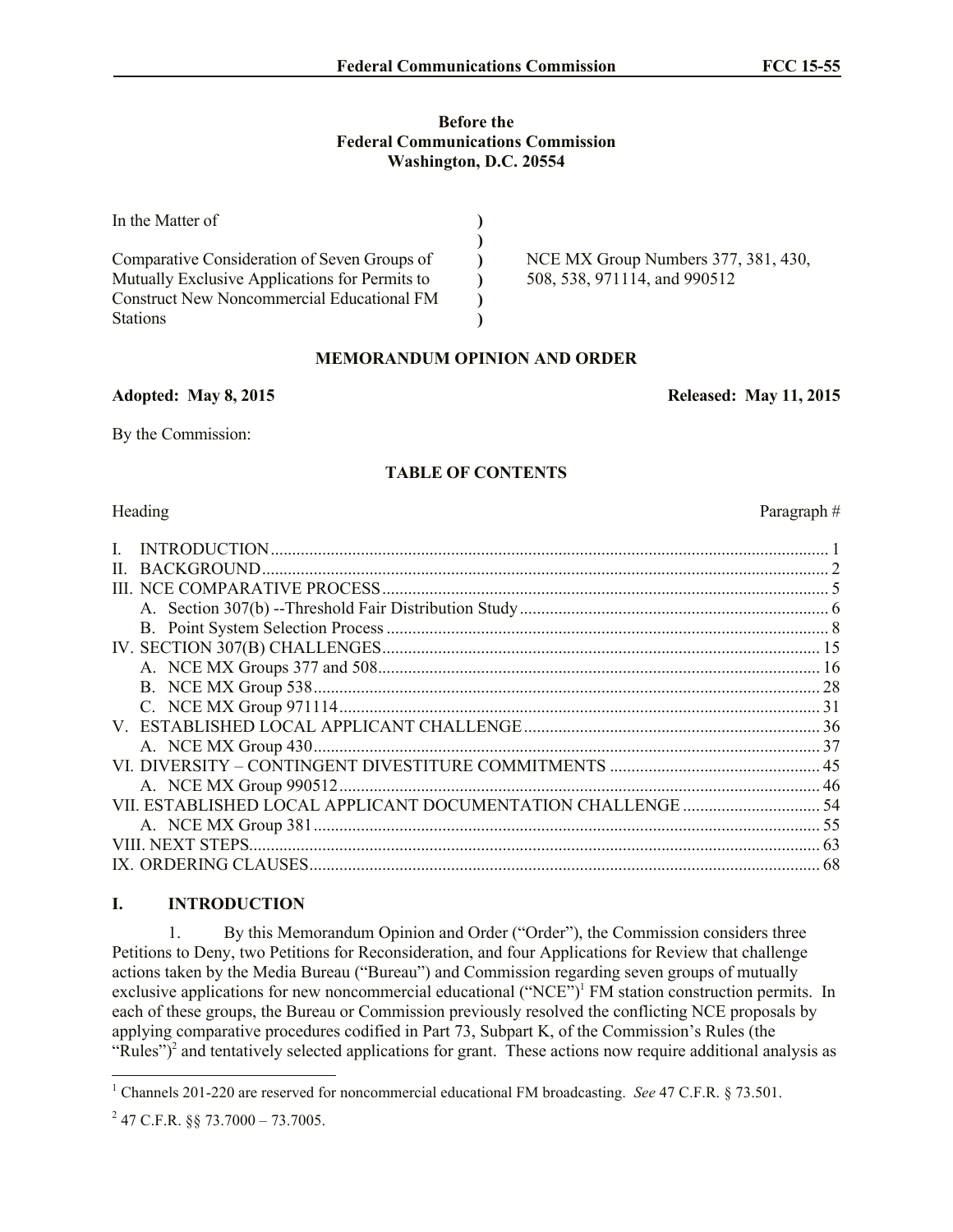a result of subsequent filings or events. In some instances this analysis requires the selection of a new tentative selectee. We tentatively conclude that the grant of these applications would serve the public interest, convenience and necessity, but note that these selections can be challenged with a petition to deny.<sup>3</sup>

## **II. BACKGROUND**

 $\overline{a}$ 

2. The majority of the applications addressed in this Order were filed or amended in October 2007, during the first filing window for NCE FM reserved band applications.<sup>4</sup> Each application addressed herein was mutually exclusive ("MX") with at least one other application, and the applicants were given the option of filing settlements or technical amendments to resolve the mutual exclusivities.<sup>5</sup> The Bureau and the Commission subsequently resolved the seven MX groups herein, along with over 500 other MX groups, comprising thousands of NCE FM applications,<sup>6</sup> by applying the NCE comparative procedures, which include (1) threshold fair distribution criteria for applications proposing to serve different communities,<sup>7</sup> and (2) an NCE point system,<sup>8</sup> which is a simplified, "paper hearing" process for selecting among mutually exclusive NCE applications.<sup>9</sup> The Commission's comparative review of MX

<sup>5</sup> See Deadline for NCE Settlements and Supplements Extended to July 19, 2001, Public Notice, 16 FCC Rcd 10892 (MB 2001); *Window Opened to Expedite Grant of New NCE Station Construction Permits*, 22 FCC Rcd 19438 (MB 2007); 47 C.F.R. § 73.7003(d).

6 *See, e.g., Comparative Consideration of 76 Groups of Mutually Exclusive Applications for Permits to Construct New or Modified Noncommercial Educational FM Stations*, Memorandum Opinion and Order, 22 FCC Rcd 6101 (2007) ("*NCE Omnibus Order*"); *Threshold Fair Distribution Analysis of 32 Groups of Mutually Exclusive Applications for Permits to Construct New Or Modified Noncommercial Educational FM Stations*, Memorandum Opinion and Order, 23 FCC Rcd 10213 (2008); *Comparative Consideration of 59 Groups of Mutually Exclusive Applications for Permits to Construct New or Modified Noncommercial Educational FM Stations filed in the October 2007 Filing Window*, Memorandum Opinion and Order, 25 FCC Rcd 1681 (2010) ("*59 Group Comparative Order*").

<sup>7</sup> See 47 U.S.C. § 307(b); 47 C.F.R. § 73.7002(a). During the first step of this process, the Bureau, acting pursuant to delegated authority, uses service area population data and certifications provided by the applicants to conduct a threshold fair distribution analysis.

<sup>8</sup> See 47 C.F.R. § 73.7003 (point system selection procedures). The NCE point system awards a maximum of seven merit points, based on four distinct criteria: (1) established local applicant; (2) diversity of ownership; (3) state-wide networks; and (4) technical parameters. *See* ¶¶ 8-13, *infra.*

<sup>&</sup>lt;sup>3</sup> As discussed in Section VIII *infra*, challenges to new tentative selectees are not properly raised as petitions for reconsideration of this Order, as the point hearings take no final action on the application, and petitions for reconsideration do not lie against such interlocutory decisions.

<sup>&</sup>lt;sup>4</sup> The applications addressed in Groups 377 to 538 were filed during a filing window that was open from October 12, 2007, through October 22, 2007, for FM reserved band (Channels 201-220) proposals. *See Media Bureau Announces NCE FM New Station and Major Change Filing Procedures for October 12-October 19, 2007 Window,*  Public Notice, 22 FCC Rcd 15050 (MB 2007) ("*Procedures Notice*"); *Media Bureau to Extend Window for NCE FM New Station and Major Change Applications; Window Will Close on October 22, 2007*, Public Notice, 22 FCC Rcd 18680 (MB 2007). The applications in Groups 971114 and 990512 were cut off from competing applications prior to the October 2007 window. Pre-window procedures applicable specifically to these groups, which were filed under former NCE comparative procedures, are described further in *Reexamination of the Comparative Standards for Noncommercial Educational Applicants,* Memorandum Opinion and Order, 16 FCC Rcd 5074, 5103-04 (2002).

<sup>&</sup>lt;sup>9</sup> See Reexamination of the Comparative Standards for Noncommercial Educational Applicants, Notice of Proposed Rulemaking, 10 FCC Rcd 2877 (1995), *further rules proposed*, Further Notice of Proposed Rulemaking, 13 FCC Rcd 21167 (1998), *rules adopted,* Report and Order, 15 FCC Rcd 7386 (2000) ("*NCE Order*"), *vacated in part on other grounds sub nom.*, *National Public Radio v. FCC,* 254 F.3d 226 (D.C. Cir. 2001), *clarified,* Memorandum Opinion and Order, 16 FCC Rcd 5074 ("*NCE MO&O*"), *Erratum,* 16 FCC Rcd 10549, *recon. denied,* Memorandum Opinion and Second Order on Reconsideration, 17 FCC Rcd 13132 (2002)("*NCE Reconsideration Order*"), *aff'd sub nom. American Family Ass'n v. FCC,* 365 F.3d 1156 (D.C. Cir. 2004), *cert. denied,* 543 U.S. 1000 (2004).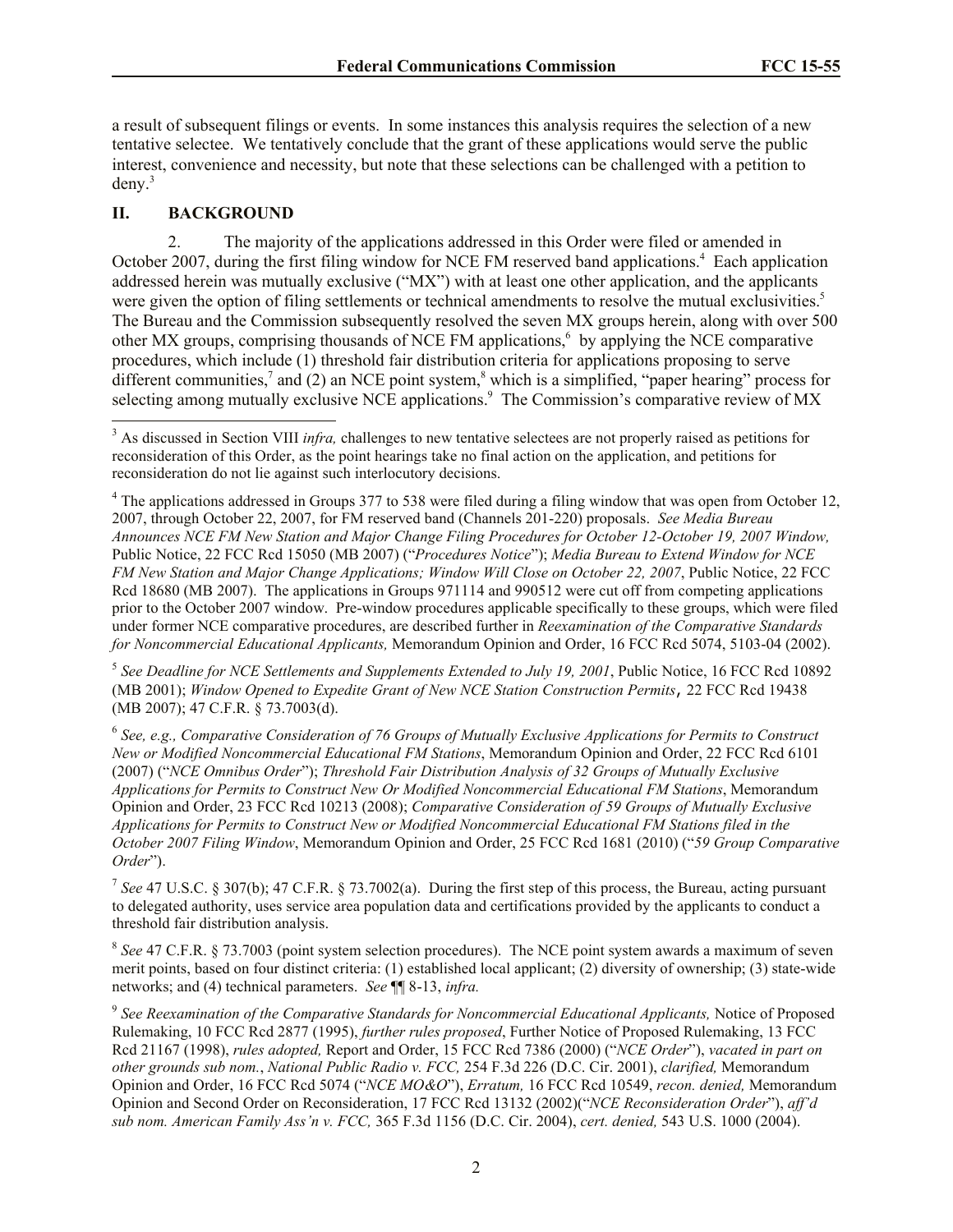applications is based on applicant-provided information.<sup>10</sup> To expedite the licensing of new NCE FM stations, the Bureau and the Commission rely on applicant certifications and documentation and do not independently confirm their accuracy during the review process. Rather, the Bureau and the Commission rely on the petition to deny process and random audits to verify the accuracy of the points claimed and certifications.<sup>11</sup>

3. After applying these procedures, the Bureau or Commission tentatively selected applications for grant from each MX group and initiated a 30-day period for filing petitions to deny against the applicants tentatively selected.<sup>12</sup> In this Order, we address the majority of the outstanding, unresolved challenges from the October 2007 NCE FM window. The pleadings addressed herein include multiple petitions to deny<sup>13</sup> the tentative selectee applications as well as applications for review<sup>14</sup> of prior Bureau decisions regarding the subject MX groups. In many of the petitions to deny, a petitioner has challenged the exclusion or inclusion of challenged or claimed points, thus potentially altering the outcome of the particular NCE MX group. Accordingly, the Bureau has referred these groups to the Commission.<sup>15</sup> Although the groups we resolve in this Order involve a broad range of fact patterns, they also involve many common issues arising from our NCE comparative process. We therefore believe that organizing this Order primarily by topic and consolidating these decisions as a single order will provide guidance on the application of many of the NCE comparative criteria.

4. Section III of this Order provides an introductory overview of each NCE comparative criterion. In Section IV we address three challenges to our threshold Section 307(b) fair distribution analyses. Section V is devoted to a challenge to our prior award of established local applicant points. In Section VI we address the question of whether an NCE applicant may rely on a contingent divestiture commitment to qualify for a diversity of ownership credit. Finally, Section VII addresses whether the documentation submitted by the tentative selectee from one MX group was sufficient to receive established local applicant points.

### **III. NCE COMPARATIVE PROCESS**

5. The Commission's analysis of mutually exclusive groups of NCE applications generally consists of three main components. First, for non-allotment groups (in which applicants can propose

<sup>11</sup> *See NCE MO&O*, 16 FCC Rcd at 5104.

<sup>12</sup> *See* 47 C.F.R. § 73.7004(b)

 $\overline{\phantom{a}}$ 

<sup>13</sup> In cases involving a petition to deny, the Commission applies a two-step analysis under the public interest standard. The Commission must first determine whether the petition contains specific allegations of fact sufficient to show that granting the application would be *prima facie* inconsistent with the public interest. 47 U.S.C. § 309(d)(1); *Astroline Communications Co., Ltd. v. FCC*, 857 F.2d 1556 (D.C. Cir. 1988) ("*Astroline"*). If the petition meets this first step, the Commission must determine whether "on the basis of the application, the pleadings filed, or other matters which [the Commission] may officially notice," the petitioner has raised a substantial and material question of fact as to whether the application would serve the public interest. *Astroline*, 857 F.2d at 1561; 47 U.S.C. § 309(e).

<sup>14</sup> Under Section 1.115(b)(2) of the Commission's Rules, a party filing an Application for Review must demonstrate one of the following: (1) that the action taken pursuant to delegated authority is in conflict with statute, regulation, case precedent, or established Commission policy; (2) that the action involves a question of law or policy which has not previously been resolved by the Commission; (3) that the action involves application of a precedent or policy which should be overturned or revised; (4) an erroneous finding as to an important or material question of fact; or (5) a prejudicial procedural error. 47 C.F.R. § 1.115(b)(2).

<sup>15</sup> The Commission directed the Bureau to refer only those issues where the exclusion or inclusion of challenged or claimed points could alter the outcome of a particular NCE group, or where a new or novel question exists. *See NCE Omnibus Order*, 22 FCC Rcd at 6162 n.230 (standards for staff evaluation of petitions).

<sup>&</sup>lt;sup>10</sup> See Section IV of FCC Form 340 "Application for Construction Permit for Reserved Channel Noncommercial Educational Broadcast Station."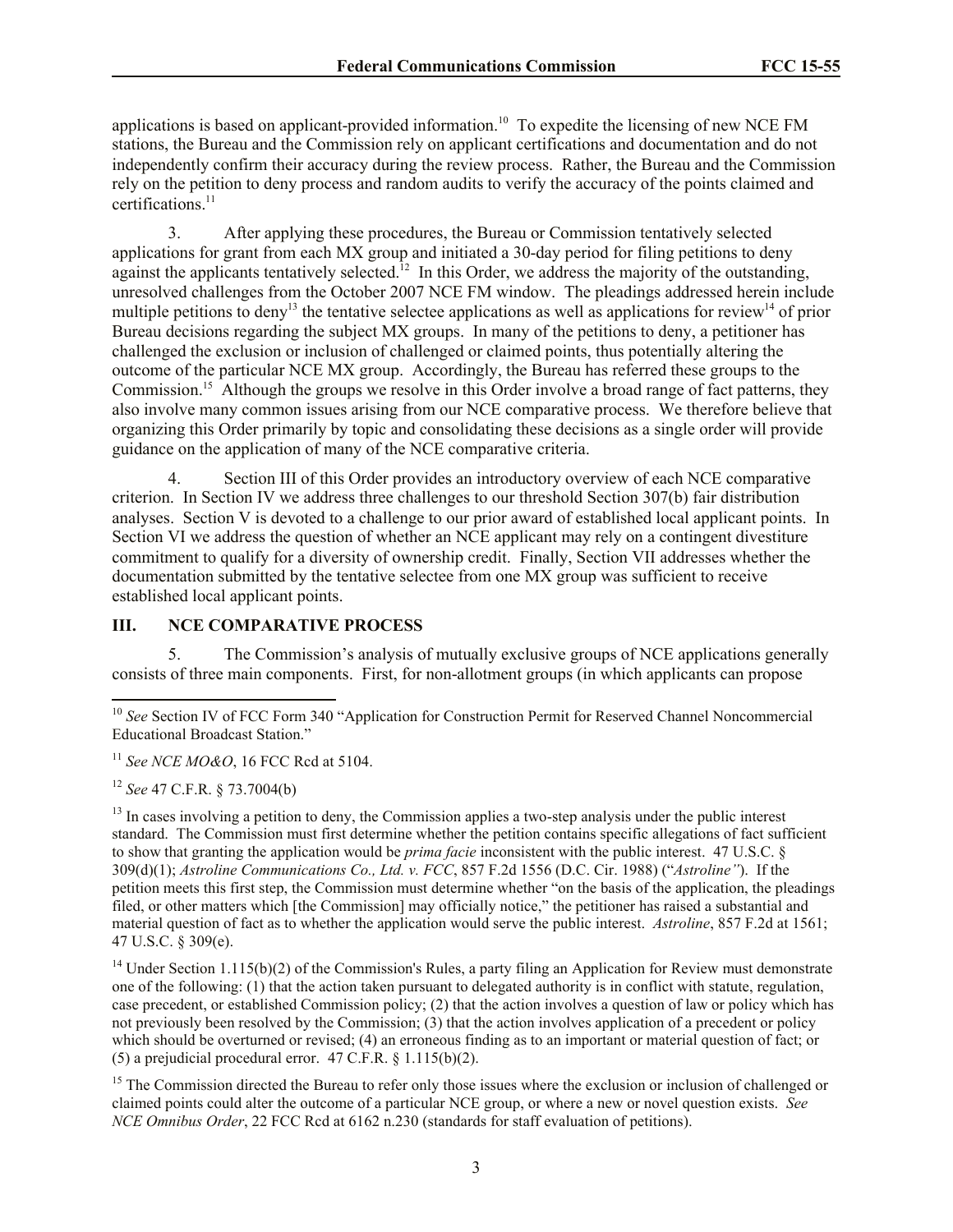service to different communities) the Bureau performs a threshold fair distribution study pursuant to Section 307(b) of the Communications Act of 1934, as amended (the "Act").<sup>16</sup> The Bureau generally has used the population data and applicant certifications submitted in conjunction with Section 307(b) claims to make these comparative determinations. Second, application conflicts not resolved under this "fair distribution" analysis<sup>17</sup> are compared under an NCE point system.<sup>18</sup> The Commission generally has awarded the number of points claimed by each applicant in Section IV of its FCC Form 340 application. Third, if necessary, the Commission makes a tie-breaker determination, based on applicant-provided data and certifications contained in Section V of each application. These steps are described in greater detail below.

## **A. Section 307(b) --Threshold Fair Distribution Study**

6. When mutually exclusive applications for permits to construct NCE FM stations propose to serve different communities, the Bureau determines whether grant of any of the applications would best further the fair, efficient, and equitable distribution of radio service among communities.<sup>19</sup> An NCE FM applicant is eligible to receive a Section 307(b) preference if it would provide, within the proposed station's 60 dBu contour, a first or second reserved band channel NCE aural service to at least ten percent of the population (in the aggregate), provided that such service is to at least  $2,000$  people.<sup>20</sup>

7. If more than one applicant in a mutually exclusive group qualifies for a Section 307(b) preference, the Bureau compares each applicant's first service population coverage totals.<sup>21</sup> An applicant proposing a first NCE aural service to ten percent of the population and at least 2,000 people will receive a dispositive fair distribution preference over applicants for different communities that would not provide such first service. Such an application also would receive a dispositive fair distribution preference over applicants for different communities that would provide a first NCE aural service to at least 5,000 fewer potential listeners than the next highest applicant's first service total.<sup>22</sup> If no applicant is entitled to a first service preference, we consider combined first and second NCE aural service population totals and apply the same 5,000-listener threshold. At each stage of the Section 307(b) analysis between applicants for different communities, any applicant that is comparatively disfavored in terms of eligibility or service totals is eliminated. Comparable applicants proceed to the next level of analysis, provided that different communities are still represented in the remaining pool of applicants. The process ends when the Commission determines that none of the remaining applicants can be selected or eliminated based on a

 $\overline{a}$ 

<sup>21</sup> *See* 47 C.F.R. § 73.7002(b).

<sup>16</sup> *See* 47 U.S.C. § 307(b).

<sup>&</sup>lt;sup>17</sup> *See* 47 C.F.R. § 73.7002 (procedures for selecting among mutually exclusive applicants for stations proposing to serve different communities).

<sup>18</sup> *See* 47 C.F.R. § 73.7003 (point system selection procedures).

<sup>19</sup> *See* 47 U.S.C. § 307(b) ("In considering applications for licenses … when and insofar as there is demand for the same, the Commission shall make such distribution of licenses, frequencies, hours of operation, and of power among the several States and communities as to provide a fair, efficient, and equitable distribution of radio service to each of the same."); 47 C.F.R. § 73.7002(a). A Section 307(b) analysis is ordinarily conducted at the staff level because the Bureau has delegated authority to make Section 307(b) determinations in NCE cases. *See NCE Order*, 15 FCC Rcd at 7397. *See also* 47 C.F.R. §§ 0.61 and 0.283. In contrast, the point system analysis, which is conducted when Section 307(b) is not determinative, must be conducted by the Commission as this analysis is considered a simplified "hearing" for purposes of 47 U.S.C. § 155(c)(1). *NCE Order,* 15 FCC Rcd at 7420.

<sup>20</sup> *See* 47 C.F.R. § 73.7002(b). Applicants were required to count all reserved band aural authorizations, including stations for which a construction permit, but not a license, has been issued. *See, e.g., Procedures Notice,* 22 FCC Rcd at 15052*.* 

<sup>22</sup> *Id.*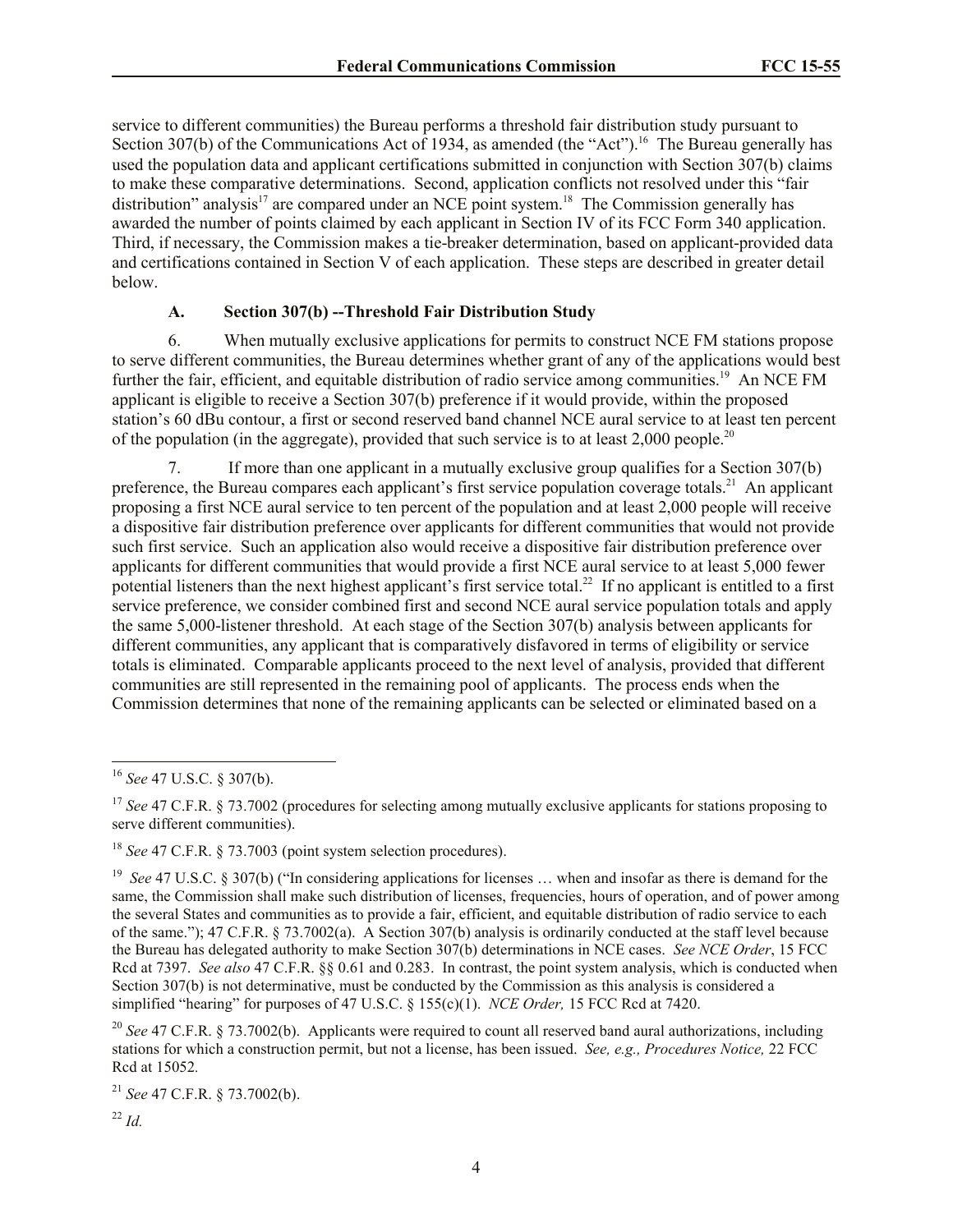Section 307(b) preference, or that each remaining applicant proposes to serve the same community. At that stage, the remaining applicants proceed to a point system analysis.

### **B. Point System Selection Process**

8. **Four Distinct Criteria.** The Commission compares mutually exclusive groups of NCE FM applications under the point system set forth in Section 73.7003 of the Rules.<sup>23</sup> The NCE point system awards a maximum of seven merit points, based on four distinct criteria.<sup>24</sup>

9. Established Local Applicant. First, three points are awarded to applicants that certify that they have been local and established for at least two years immediately prior to the filing of their application. Applicants with a headquarters, campus, or 75 percent of their board members residing within 25 miles of the reference coordinates of the community of license are considered local. A governmental unit is considered local within its area of jurisdiction. To qualify for such points based on board composition, the applicant must certify that its governing documents require that such local board composition be maintained. The applicant also must certify that it has placed documentation supporting its certification in a local public inspection file, and that it has submitted that documentation to the Commission.<sup>25</sup>

10. Diversity of Ownership*.* Second, two points are awarded for local diversity of ownership if the principal community contours of the applicant's proposed station do not overlap with those of any other station in which any party to the application holds an attributable interest.<sup>26</sup> To be awarded such points, an applicant's governing documents must include a provision requiring that such diversity of ownership be maintained in the future. Applicants that are organized pursuant to state charters that cannot be amended without legislative action are permitted to base the governing document component of their local diversity certifications on other safeguards that reasonably assure that board characteristics supporting any points claimed by the applicant will be maintained.<sup>27</sup> An applicant awarded diversity of ownership points must submit and place in its public file copies of pertinent governing documents to support its certification or, for applicants such as state universities that are governed by laws which cannot be amended without legislative action, an appropriate alternative showing. An applicant that proposes a full service NCE station that would replace an attributable FM translator may exclude the translator for calculating ownership diversity points if it has pledged to request cancellation of the translator authorization upon the new station's commencement of operations.<sup>28</sup> The Commission has stated that it will, on a waiver basis, similarly allow applicants to exclude Class D (10 watt) FM stations that will be replaced by the proposed full service NCE station.<sup>29</sup> The Bureau has also extended this waiver treatment to low power FM ("LPFM") stations. $30$ 

 $\overline{a}$ 

<sup>25</sup> See FCC Form 340 at 9 (requiring governing documents to ensure that applicant maintain "local" characteristics of governing board); FCC Form 340, Worksheet 4 (same); *NCE Order*, 15 FCC Rcd at 7419.

<sup>26</sup> *See* 47 C.F.R. § 73.7003(b)(2). Parties with attributable interests are defined as the applicant, its parent, subsidiaries, their officers, and members of their governing boards. *See* 47 C.F.R. § 73.7000. Interests of certain entities providing more than 33 percent of the applicant's equity and/or debt are also attributable. *Id.*

<sup>27</sup> *See NCE MO&O,* 16 FCC Rcd at 5095.

<sup>28</sup> *Id.* at 5102-03.

<sup>29</sup> *See NCE Omnibus Order,* 22 FCC Rcd at 6120.

30 *See, e.g., 59 Group Comparative Order,* , 25 FCC Rcd at 1686). *See also Procedures Notice,* 22 FCC Rcd at 15052-53. An applicant seeking to avoid attribution of an LPFM interest must, as part of its window-filed application, submit a request for waiver of the Rule that would otherwise result in the attribution of the LPFM interest in the applicant's point system determination and propose to surrender the LPFM interest. The Commission

(continued….)

<sup>23</sup> *See* 47 C.F.R*.* § 73.7003.

<sup>24</sup> *See* 47 C.F.R. § 73.7003(b).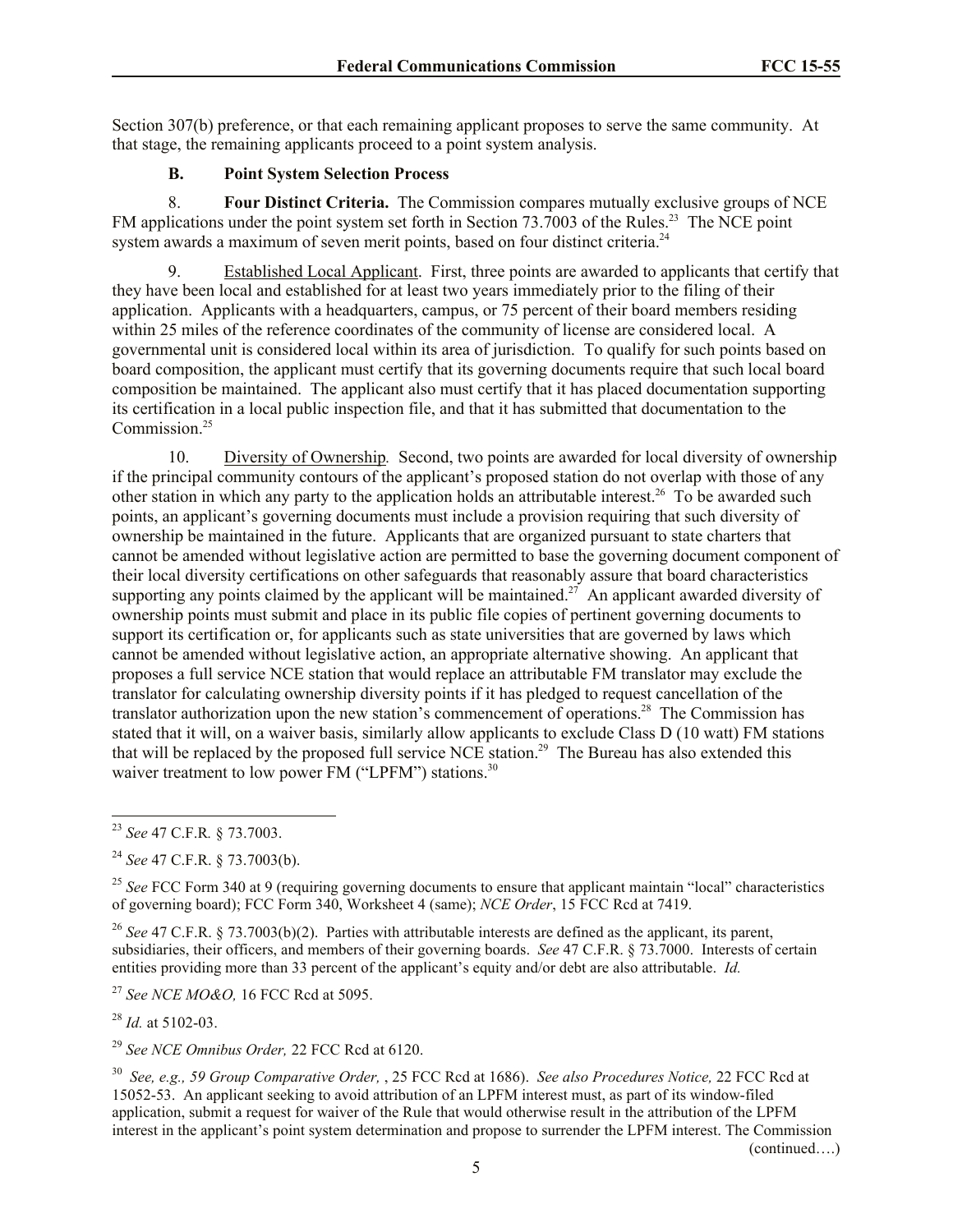11. State-wide Network*.* Third, two points are awarded for certain state-wide networks providing programming to accredited schools. These points are available only to applicants that cannot claim a credit for local diversity of ownership.<sup>31</sup>

12. Technical Parameters*.* Fourth, an applicant that proposes the best technical proposal in the group (i.e., proposes service to the largest population and area, excluding substantial areas of water) may receive up to two points. The applicant receives one point if its proposed service area and population are ten percent greater than those of the next best area and population proposals, or two points if both are 25 percent greater than those of the next best area and population proposals as measured by each proposed station's predicted 60 dBu signal strength contour.<sup>32</sup> If the best technical proposal does not meet the 10 percent threshold, no applicant is awarded points under this criterion. In considering this criterion, we generally accept applicants' coverage and population claims.

13. Finally, the Commission tallies the total number of points awarded to each applicant. Each of the applicants with the highest score in a group is designated a "tentative selectee." All other applicants are eliminated.

14. **Timely Documentation of Comparative Qualifications.** The NCE new station application, FCC Form 340, is certification-based, but requires applicants to document certain of their claims by submitting supporting information both to the Commission and to a local public file.<sup>33</sup> Applicant point claims must be readily ascertainable from timely-filed application exhibits.<sup>34</sup> Certifications which require the applicant to submit documentation, but which are not supported with any such timely submitted documentation, are not credited. For example, the Commission rejects claims where the applicant certifies that it qualifies for points for diversity of ownership or as an established local applicant but fails to supply supporting information referred to in the certification. As noted above, every applicant claiming points for diversity of ownership must certify that the proposed station's service area would not overlap that of an attributable existing station, that its governing documents require that such diversity be maintained, and "that it has placed documentation of its diversity qualifications in a local public file and has submitted to the Commission copies of that documentation."<sup>35</sup> Similar

<sup>32</sup> *Id.* § 73.7003(b)(4). *See NCE Omnibus Order,* 22 FCC Rcd at 6121-22 (If there is one top applicant in terms of area and population, but no single next best applicant for both factors, the Commission will compare the top applicant's proposed area to the next best area of one applicant and the top applicant's population to the next best population of another applicant. Point(s) are awarded only if the top applicant prevails against the next best area and population proposals.).

<sup>33</sup> *See NCE Order,* 15 FCC Rcd at 7423.

<sup>34</sup> To be considered timely-filed, such exhibits must be filed by the close of the filing window. *See, e.g., Comparative Consideration of 33 Groups of Mutually Exclusive Applications for Permits to Construct New or Modified Noncommercial Education FM Stations,* Memorandum Opinion and Order, 26 FCC Rcd 9058, 9063 (2011) ("*33 Group Comparative Order*") (comparative qualification claims not supported with documentation on file by close of window cannot be credited); *59 Group Comparative Order*, 25 FCC Rcd at 1694 (rejecting documentation filed after close of window as prohibited attempt to enhance comparative qualifications).

<sup>35</sup> See FCC Form 340, Instructions, Question IV(2). With respect to documenting current diversity, the preferred information is a map showing no overlap or a statement that none of the parties to the application holds an attributable interest in any other station. To document future diversity, the applicant would generally submit a copy of the governing documents referenced in the certification.

<sup>(</sup>Continued from previous page)

will waive the LPFM cross-ownership rule so that an NCE FM construction permit may issue to an LPFM licensee, provided that the LPFM licensee divests its interest in the LPFM station prior to commencement of program tests by the new NCE FM station. *See* 47 C.F.R*.* § 73.860(a).

<sup>&</sup>lt;sup>31</sup> *See* 47 C.F.R. § 73.7003(b)(3). The statewide network credit is an alternative for applicants that use multiple stations to serve large numbers of schools and, therefore, do not qualify for the local diversity of ownership credit.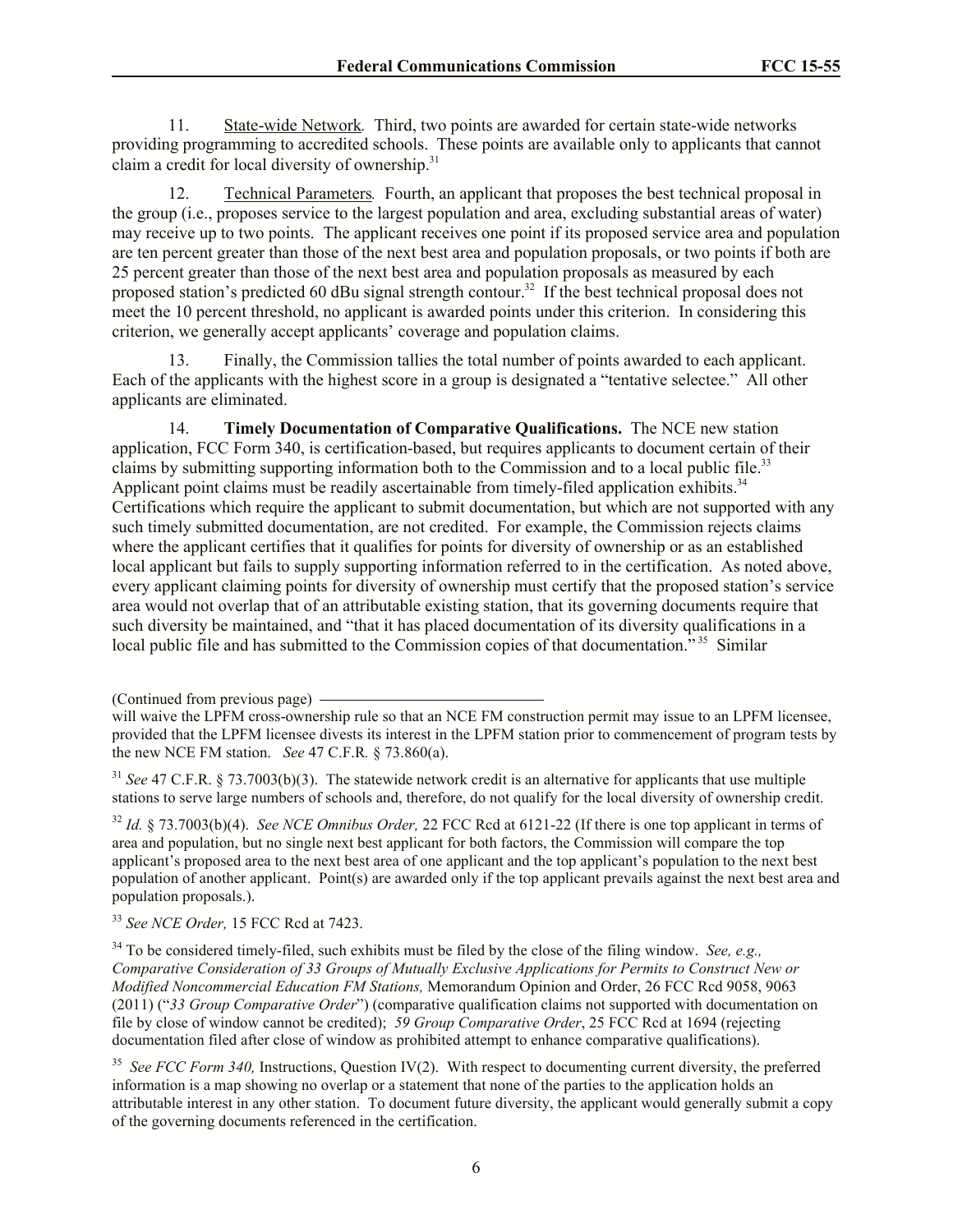certifications and documents are required of applicants claiming points as established local applicants.<sup>36</sup> While there is some flexibility in the type of documentation an applicant may provide, an applicant submitting no timely documentation at all cannot be found to have made a valid certification.

## **IV. SECTION 307(B) CHALLENGES**

15. As noted previously, the initial step in the NCE FM comparative process is a threshold Section 307(b) analysis, which is performed only if mutually exclusive NCE FM applicants propose to serve different communities and will provide a new first and/or second NCE aural service to a substantial population.<sup>37</sup> In the following four NCE MX groups, we address challenges to our previous Section 307(b) analyses. Specifically, we address whether to allow NCE applicants to enhance fair distribution claims after the close of a filing window and whether pending applications and outstanding modified construction permits must be considered in fair distribution claims.

## **A. NCE MX Groups 377 and 508**

16. The Helpline ("Helpline") seeks review of two Bureau decisions in which the staff declined to consider post-window amendments<sup>38</sup> which Helpline filed in an attempt to enhance its fair distribution claims.<sup>39</sup>

17. **Background.** The Bureau released a Public Notice on August 9, 2007, establishing the procedures for the October 2007 NCE window.<sup>40</sup> The *Procedures Notice* explicitly stated that fair distribution analyses "will be based on service and population data as of the close of the window."<sup>41</sup> The subject NCE window opened on Friday, October 12, 2007, and closed on Friday, October 19, 2007.<sup>42</sup> Helpline filed both the Harrisonville and Fort Morgan Applications during the window. Helpline certified that the Harrisonville Application was entitled to a fair distribution preference and that its proposal would provide first NCE service to 8,946 people, but would provide no second NCE service.<sup>43</sup> Helpline certified in the Fort Morgan Application that its proposal did not provide either first or second NCE service and thus was not entitled to a fair distribution preference.<sup>44</sup>

18. Three months later, on January 7, 2008, Helpline amended the Harrisonville Application to claim a first NCE service to 37,309 people and a second NCE service to 7,286 people. Helpline also amended the Fort Morgan Application to claim, for the first time, that it was entitled to a fair distribution

 $\overline{a}$ 

<sup>&</sup>lt;sup>36</sup> See FCC Form 340, Instructions, Question IV(1). Examples of acceptable documentation include corporate materials from the secretary of state, lists of names, addresses, and length of residence of board members, copies of governing documents requiring a 75 percent local governing board, and course brochures indicating that classes have been offered at a local campus for the preceding two years.

<sup>37</sup> *See supra* ¶¶ 6-7

<sup>&</sup>lt;sup>38</sup> File No. BNPED-20071019BCP ("Harrisonville Application") and File No. BNPED-20071019BCM ("Fort Morgan Application").

<sup>39</sup> *NCE MX Group 377*, Letter, 25 FCC Rcd 7311 (MB 2010) ("*NCE MX Group 377 Decision*") and *NCE MX Group 508*, Letter, Ref 1800B3-VMM (MB Dec. 9, 2010) ("*NCE MX Group 508 Decision"*). Helpline filed an Application for Review of the *NCE MX Group 377 Decision* on August 18, 2010 ("Harrisonville Application for Review") and an Application for Review of the *NCE MX Group 508 Decision* on January 10, 2011 ("Fort Morgan Application for Review"). Make a Difference Foundation, Inc. filed an Opposition to the Fort Morgan Application for Review on January 25, 2011.

<sup>40</sup> *Procedures Notice*, 22 FCC Rcd at 15052.

<sup>41</sup> *Id.* at 15052.

<sup>42</sup> *Id.* at 15050.

<sup>&</sup>lt;sup>43</sup> Harrisonville Application at Section III, Questions 3 and 4, and Exhibit 12.

<sup>44</sup> Fort Morgan Application at Section III, Questions 3 and 4.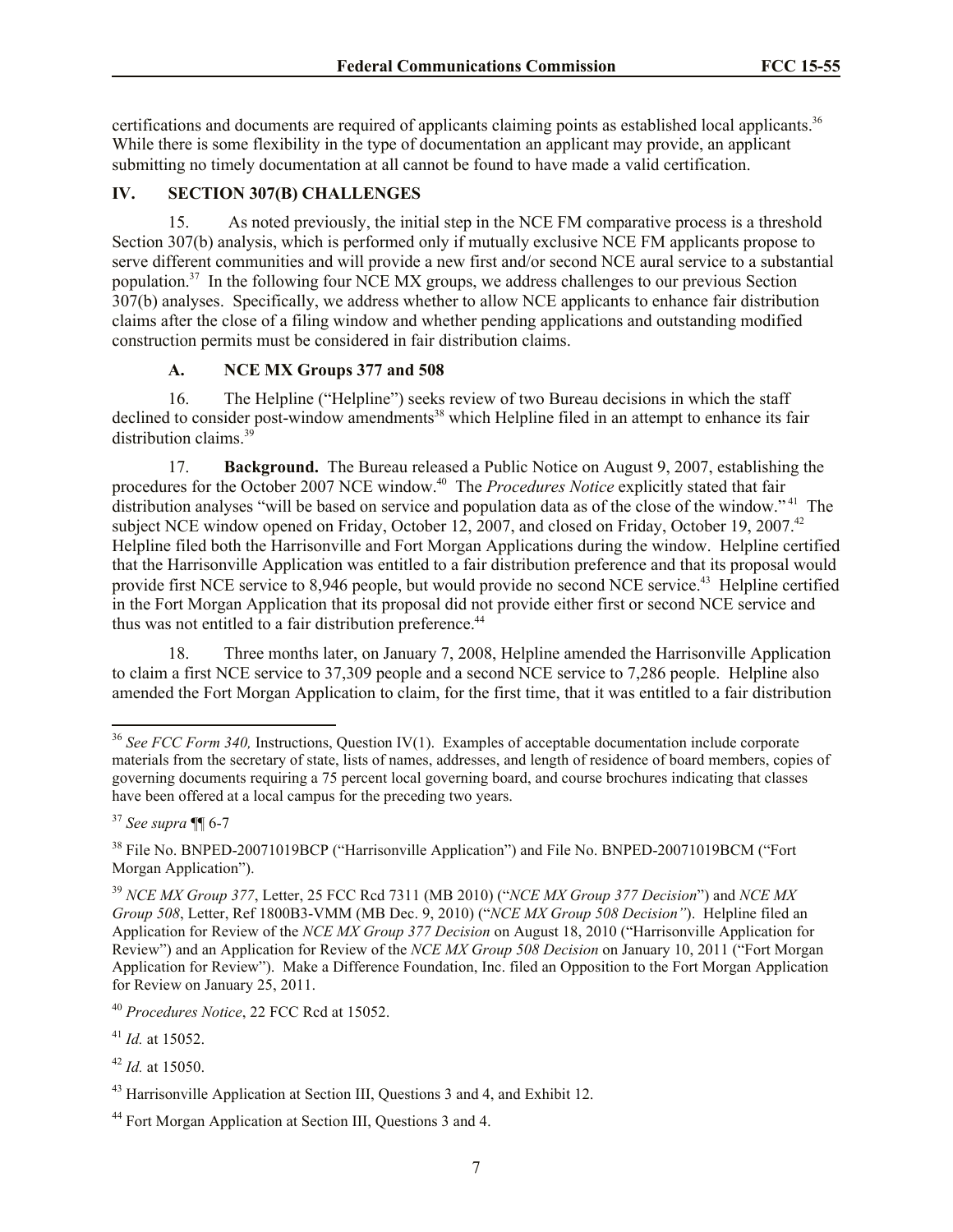preference because the proposed facilities would provide a first NCE service to 5,330 persons, and a second NCE service to 18,542 persons.

19. **NCE MX Group 377 – Harrisonville Application.** The Harrisonville Application was among six mutually exclusive applications for an NCE FM station construction permit to serve six different communities in Missouri and Kansas.<sup>45</sup> In performing a fair distribution analysis, the Bureau refused to consider the new population figures set forth in the amendment to the Harrisonville Application, relying instead on the lower numbers Helpline provided in the original Harrisonville Application.<sup>46</sup> Comparing these population totals to those provided by other applicants in the group, the Bureau determined that the application filed by another applicant – Network of Glory, LLC ("Glory") – was entitled to a decisive preference under Section 307(b) and identified Glory as the tentative selectee in NCE MX Group 377.<sup>47</sup>

20. Helpline filed a Petition for Reconsideration ("Helpline April Petition") seeking reconsideration of the 2009 Fair Distribution Order with respect to NCE MX Group 377.<sup>48</sup> Upon dismissal of the Harrisonville Application, Helpline filed a second Petition for Reconsideration ("Helpline June Petition"), seeking the reinstatement and grant of the application, and incorporating by reference arguments raised in the Helpline April Petition. Helpline argued that the Bureau erred by using the lower numbers provided in its original Harrisonville Application. The Bureau rejected this argument, stating that it had "repeatedly rejected NCE applicants' attempts to enhance their fair distribution comparative standing after the close of the filing window."<sup>49</sup> Accordingly, the Bureau dismissed the Helpline April Petition and denied the Helpline June Petition.

21. **NCE MX Group 508 – Fort Morgan Application.** The Fort Morgan Application was among nine mutually exclusive applications for an NCE FM station construction permit to serve six different communities in Colorado.<sup>50</sup> In performing a fair distribution analysis, the Commission refused to consider the population figures set forth in the amendment to the Fort Morgan Application. The Commission found that, because Helpline's original application did not claim a fair distribution preference, its amendment constituted a "prohibited attempt to enhance its comparative position."<sup>51</sup> Two other applications from Group 508 proceeded to a points hearing, and the Commission identified Make a Difference Foundation, Inc. ("MDF") as the tentative selectee in NCE MX Group 508.<sup>52</sup>

22. Helpline filed a petition to deny MDF's application ("Helpline October Petition"). Helpline acknowledged that it inadvertently failed to list the population that would receive first and

<sup>52</sup> *Id.* at 12895-96.

 $\overline{\phantom{a}}$ 

<sup>45</sup> The Commission designated these applications NCE MX Group 377. *See Threshold Fair Distribution Analysis of 21 Groups of Mutually Exclusive Applications for Permits to Construct New or Modified Noncommercial Educational FM Stations Filed in October 2007 Window*, Memorandum Opinion and Order, 24 FCC Rcd 3873, 3880 (MB 2009) ("*2009 Fair Distribution Order*").

<sup>46</sup> *See 2009 Fair Distribution Order,* 24 FCC Rcd at 3880, n.31. *See also* Exhibits 10 and 11 of the amended Harrisonville Application.

<sup>47</sup> *See 2009 Fair Distribution Order,* 24 FCC Rcd at 3880.

<sup>&</sup>lt;sup>48</sup> The staff found the Helpline April Petition to be procedurally improper because it sought reconsideration of the *2009 Fair Distribution Order*, which was an interlocutory action. The staff, however, considered the merits of the Helpline April Petition since they had been incorporated into the properly filed Helpline June Petition.

<sup>49</sup> *NCE MX Group 377 Decision*, 25 FCC Rcd at 7313.

<sup>50</sup> The Commission designated these applications NCE MX Group 508. *See Comparative Consideration of 24 Groups of Mutually Exclusive Applications for Permits to Construct New or Modified Noncommercial Educational FM Stations Filed in the October 2007 Filing Window*, 25 FCC Rcd 12887, 12895-96 (2010).

<sup>51</sup> *Id.* at 12895, n.37.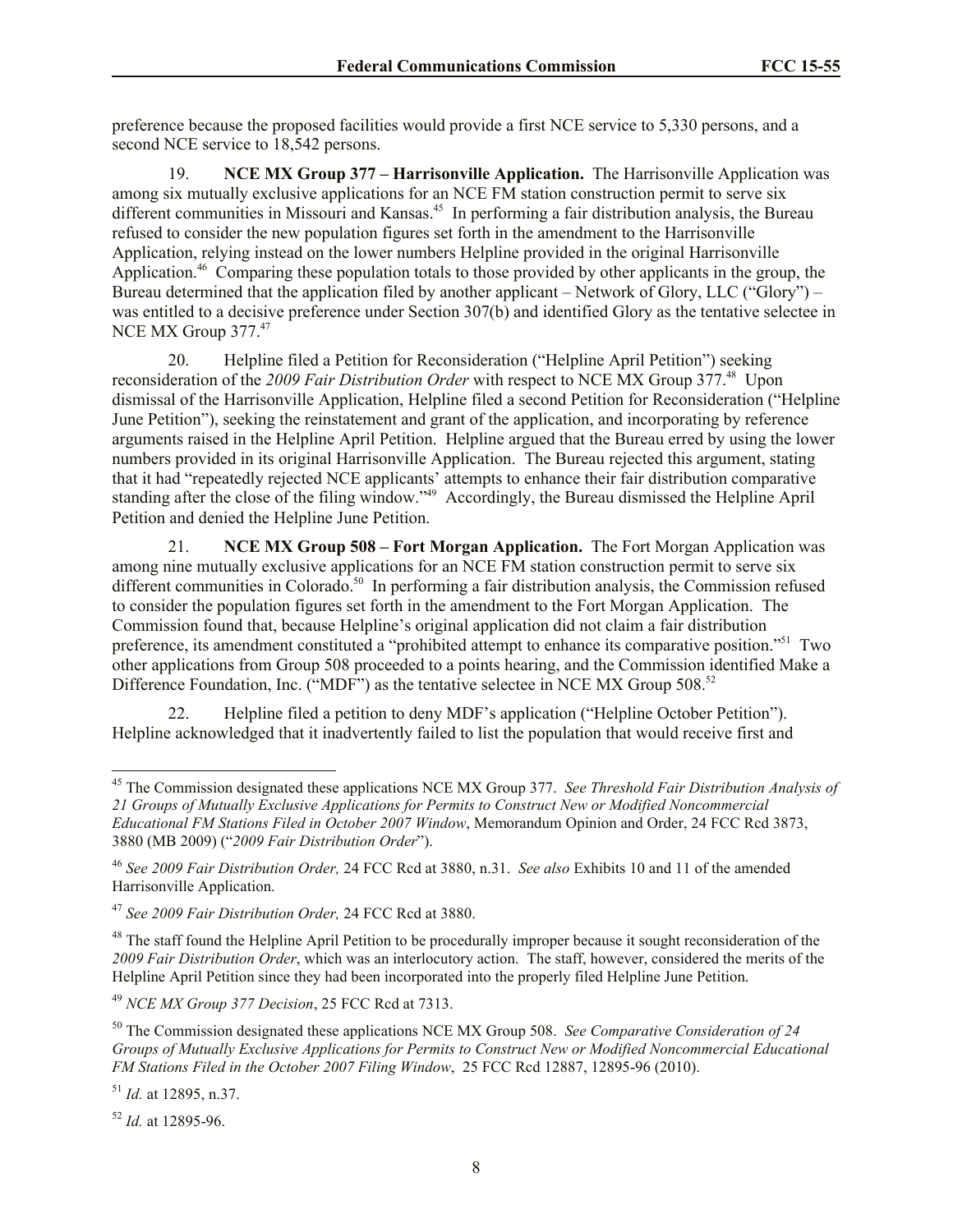second NCE aural services in its original Fort Morgan Application. Helpline argued, however, that its original Fort Morgan Application was in fact entitled to a fair distribution service preference for its proposed new first NCE service and that if its claim were considered, the Commission would have designated it the tentative selectee of NCE MX Group 508. Helpline also argued the Bureau was not barred from considering fair distribution preferences claimed for the first time in a post-window amendment. The Bureau rejected these arguments and denied the Helpline October Petition.

23. **Discussion.** Procedural Issue. The Harrisonville Application for Review, filed on August 18, 2010, is untimely. Helpline explains that its counsel did not receive a copy of the *NCE MX Group 377 Decision* until July 19, 2010, 42 days after the release of the decision, and that it was not postmarked until July 16, 2010, 39 days after the release of the decision. Helpline argues that the Commission must accept late-submitted filings "where the late filing is in some sense attributable to a procedural violation by the Commission."<sup>53</sup>

24. The Commission is required to mail copies of orders to parties.<sup>54</sup> The failure to promptly serve a party with a copy of an order can be grounds for a waiver of a filing deadline if the Commission action made it impossible for a party to meet a filing deadline.<sup>55</sup> Under *Gardner*, a party seeking such a waiver has the burden to show: (a) when and how it received notice in fact; (b) that the time remaining was inadequate to allow it reasonably to timely file; and (3) that it acted promptly on receiving actual notice.<sup>56</sup> Parties typically become aware of the release of decisions in various ways prior to mail receipt. Accordingly, "it will be an extraordinary case . . . where a petitioner can meet this burden.<sup>57</sup> Helpline fails to satisfy this three-part test. Specifically, while its pleading recites the fact that the letter was received in the mail on July 19, 2010, Helpline does not explicitly state when it first learned of the Bureau's decision.<sup>58</sup> We note that the full text of the Bureau's letter was published on June 8, 2010.<sup>59</sup> Accordingly, we dismiss the Harrisonville Application for Review as untimely.

25. Substantive Issue. The Harrisonville and Fort Morgan Applications for Review raise the same argument as Helpline's previous petitions: that the Commission should accept a post-window amendment that alters fair distribution claims in a manner favorable to the applicant.<sup>60</sup> Helpline again notes that, with respect to the evaluation of applicants under the point system, the FCC Form 340 explicitly provides that "Applicants will not receive any additional points for amendments made after the close of the application filing window,"<sup>61</sup> and again argues that the Bureau is not so constrained with respect to applications evaluated under a fair distribution analysis because a "similar statement is **not** made in Section III Fair Distribution of Service Pursuant to 47 U.S.C. Section 307(b)."<sup>62</sup> It also reasserts that, "absent amending an applicant's engineering proposal to specify a new site or greater effective radiated power, there is no way an applicant can manipulate its responses [regarding first and second

<sup>55</sup> *See Gardner,* 530 F.2d at 1092.

<sup>56</sup> *Id.* at 1092 n.24.

<sup>57</sup> *Id.*

 $\overline{\phantom{a}}$ 

<sup>58</sup> Fort Morgan Motion for Leave File at 1.

<sup>59</sup> See Daily Digest, Vol. 29, No. 110 (rel. Jun. 10, 2010).

 $60$  To the extent that Helpline asks the Commission to revise its policy of not considering post-window amendments that affect an applicant's comparative standing, this issue should be raised in a petition for rulemaking pursuant to Section 1.401 of the Rules. *See* 47 C.F.R. § 1.401.

 $<sup>61</sup>$  Fort Morgan Application for Review at 3.</sup>

<sup>62</sup> *Id.* (emphasis in original).

<sup>53</sup> Harrisonville Application for Review at 2, *citing Gardner v. FCC*, 530 F.2d 1086, 1091 (D.C. Cir. 1976) ("*Gardner*").

<sup>54</sup> *See* 47 C.F.R. § 0.445(a).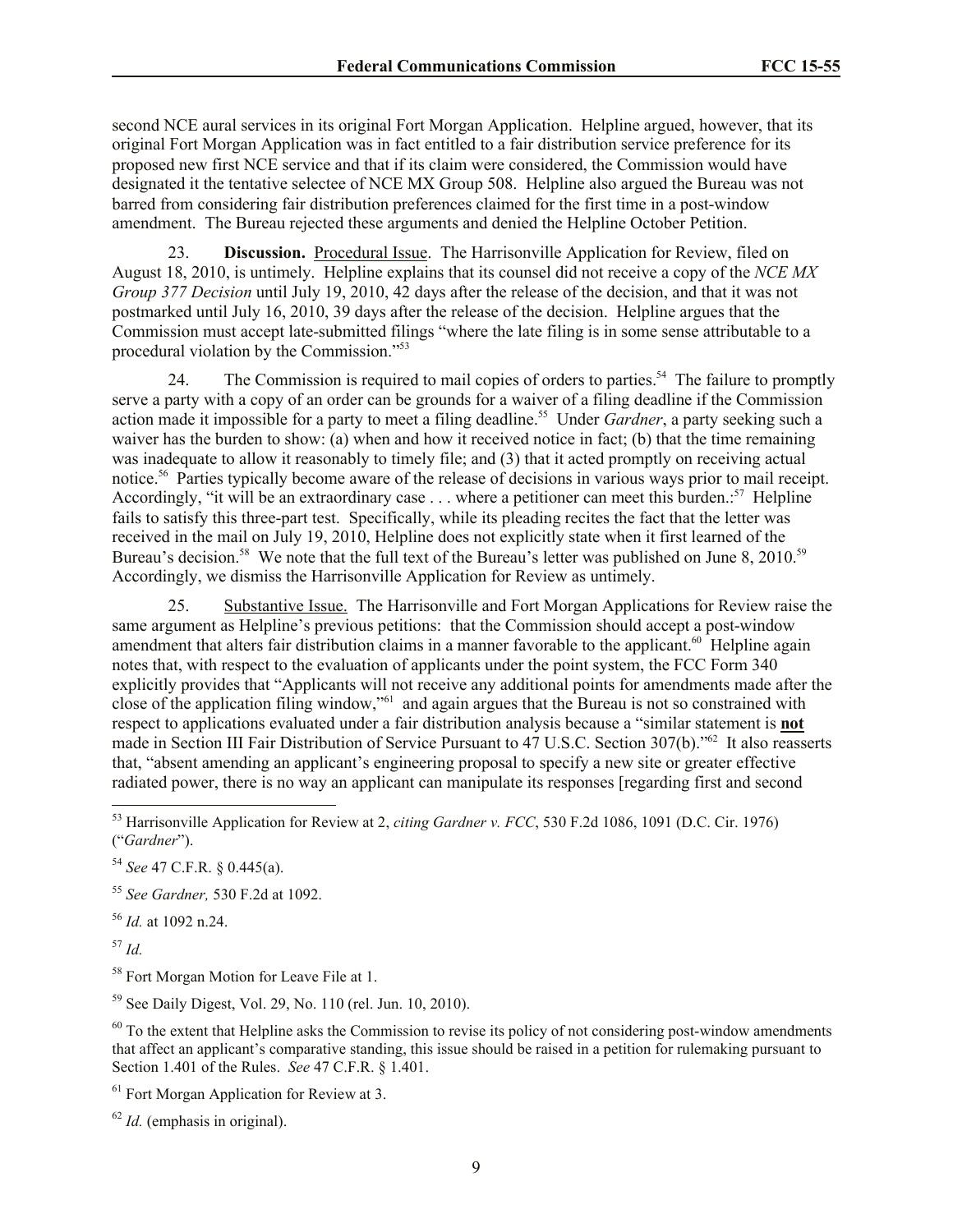service]."<sup>63</sup> Finally, Helpline contends that because it was not permitted to claim a fair distribution preference, the Fort Morgan Application was not considered on the same basis at the other applications in NCE MX Group 508. Therefore, Helpline avers, the Commission should have used the figures contained in its amended application and found that its proposal was entitled to a preference based on new first and second NCE service.

26. The Commission has repeatedly disallowed the late submission of requested information in comparative cases, finding that such an allowance would "inevitably lead to abuse of the Commission's processes, applicant gamesmanship, and unfair advantage."<sup>64</sup> Moreover, as noted above, the *Procedures Notice* explicitly stated that fair distribution analyses "will be based on service and population data as of the close of the window."<sup>65</sup> Helpline's amendments to its Harrisonville Application and Fort Morgan Application were filed almost three months after the close of the window.

27. As discussed in the staff decisions, in situations similar to the ones at hand, the Commission and the Bureau have consistently rejected similar post-window amendments, which claim, for the first time, a fair distribution preference, or which attempt to correct population figures.<sup>66</sup> Therefore, we reject Helpline's assertion that we should consider the enhanced population numbers provided in its amended Fort Morgan Application. Accordingly, we dismiss Helpline's Harrisonville, deny its Fort Morgan Applications for Review and affirm the related staff actions.

# **B. NCE MX Group 538**

28. This group consists of: (1) an application filed by Austin Airwaves, Inc. ("AAI") for a new NCE FM station at Ellinger, Texas ("AAI Application");<sup>67</sup> and (2) an application filed by Michael Atherton Ministries, Inc. d/b/a Christ is Life Church ("Atherton") for a new NCE FM station at East Bernard, Texas ("Atherton Application").<sup>68</sup> AAI, Atherton, and 25 other applications were initially determined to be mutually exclusive and designated as NCE MX Group 538. In the *18 Group*  Comparative Order,<sup>69</sup> the Commission eliminated 25 of the applicants based on inferior fair distribution claims. Although AAI would provide a first NCE service to the largest population (30,541 persons, as opposed to Atherton's claimed 17,683 persons), the Commission concluded that AAI's claim was

<sup>65</sup> *Procedures Notice,* 22 FCC at 15052.

<sup>67</sup> File No. BNPED-20071015AID.

<sup>68</sup> File No. BNPED-20071018AAB.

 $\overline{a}$ <sup>63</sup> *Id*.

<sup>64</sup> *Silver Springs Communications*, Memorandum Opinion and Order, 3 FCC Rcd 5049, 5050 (1988), *rev. denied*, 4 FCC Rcd 4917 (1989) (concluding that the rejection of an untimely filed notice of appearance in a comparative case is necessary in order to maintain the integrity of the Commission's processes and to ensure that an applicant's gamesmanship does not result in an unfair advantage). *See also LRB Broadcasting*, Memorandum Opinion and Order, 8 FCC Rcd 3076 (1993) (same).

<sup>66</sup> *See, e.g.*, *Comparative Consideration of 52 Groups of Mutually Exclusive Applications for Permits to Construct New or Modified Noncommercial Educational FM Stations Filed in the October 2007 Filing Window*, Memorandum Opinion and Order, 25 FCC Rcd 8793, 8799 (2010) ("*52 Group Comparative Order*") (finding that applicant's postfiling window amendment was a prohibited attempt to enhance where the amendment claimed, for the first time, eligibility for a fair distribution preference); *Threshold Fair Distribution Analysis of 28 Groups of Mutually Exclusive Applications for Permits to Construct New or Modified Noncommercial Educational FM Stations Filed in October 2007 Window*, Memorandum Opinion and Order, 24 FCC Rcd 12390, 12394-12395 (MB 2009) (finding that an applicant's amendment was a prohibited attempt to enhance its comparative position when the initial application erroneously used population data from a different community than that which applicant proposed to serve).

<sup>69</sup> *See Comparative Consideration of 18 Groups of Mutually Exclusive Applications for Permits to Construct New or Modified Noncommercial Educational FM Stations,* Memorandum Opinion and Order, 26 FCC Rcd 803 (2011) ("*18 Group Comparative Order*").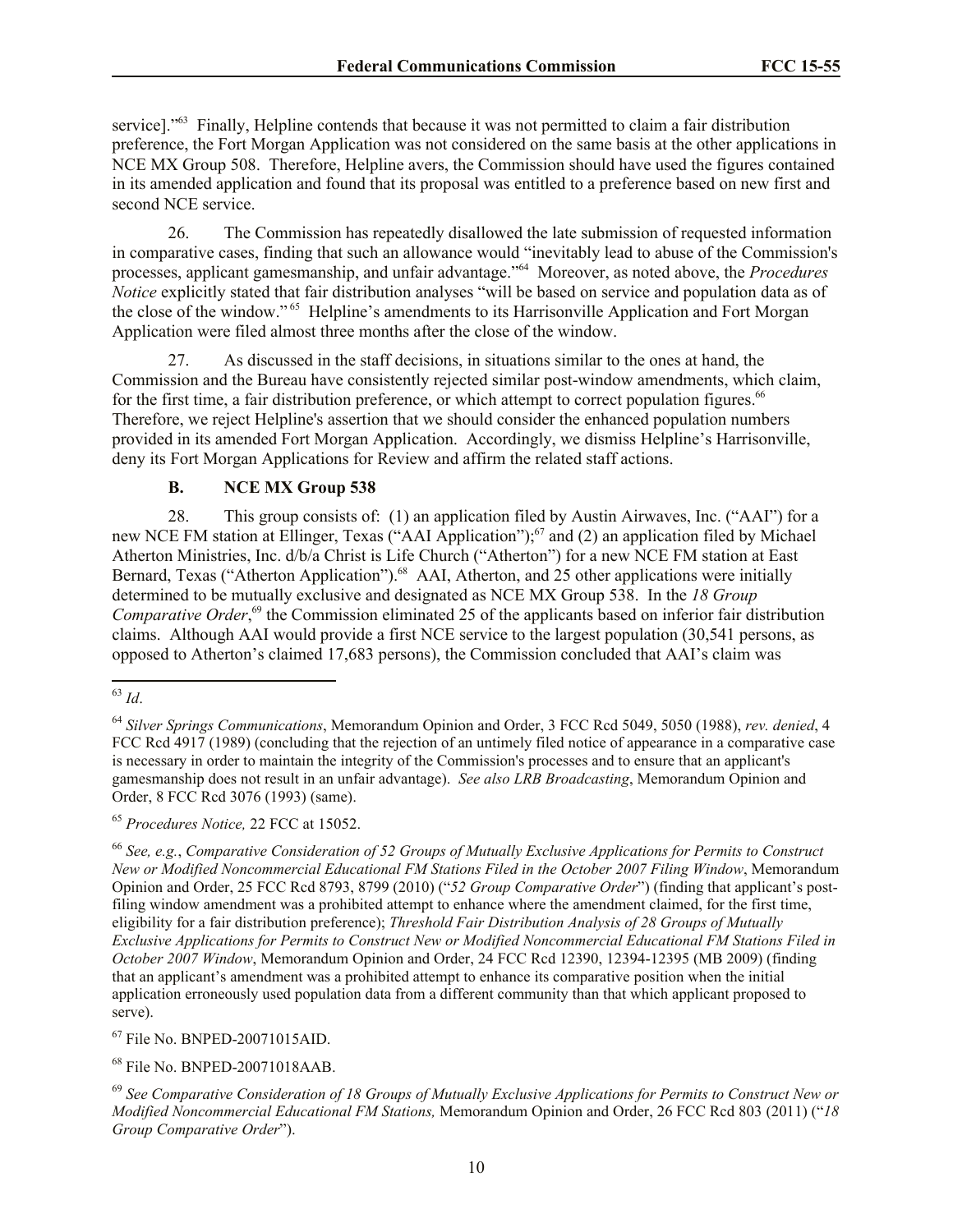overstated and, therefore, that AAI was not entitled to a dispositive first service preference. Correcting for this error, we concluded that AAI's first service was within 5,000 people of Atherton's next best proposal, and neither was eligible for a dispositive fair distribution preference.<sup>70</sup>

We then proceeded to the point system analysis between AAI and Atherton in which Atherton, with a total of seven points, was declared the tentative selectee over AAI, with two points.<sup>71</sup> AAI timely filed its Petition to Deny ("Petition") the Atherton Application on February 25, 2010. In its Petition, AAI argues that it should have been the sole tentative selectee from Group 538. It claims that the Commission erred in concluding that was required to take into account service proposed in a pending minor change application for Station KUBJ(FM).<sup>72</sup> Further, AAI states that the transmitter for Station KYCM(FM), Alamogordo, New Mexico, sits more than 900 kilometers away from its proposed site and thus no overlap exists between the contours of Station KYCM(FM) and AAI's proposed station.<sup>73</sup>

30. We have reexamined the NCE service figures for AAI and Atherton in light of the Petition. We agree with AAI that the staff erred in taking into account a modification application for Station KUBJ(FM) that was still pending during the 2007 filing window. In reviewing prior calculations, we also find that AAI incorrectly excluded a small contour overlap from Station KHIB(FM). Similarly, Atherton did not account for a small overlap from Station KZBJ(FM), Bay City, Texas, that reduces its first NCE service to 16,940 persons. Accounting for the changes in population figures from these respective contour overlaps, we have confirmed that the number of persons in AAI's first NCE service exceeds that of Atherton, the next closest applicant, by 13,427 persons. Accordingly, we will rescind our prior action and designate the AAI Application as the new tentative selectee in MX Group 538.

# **C. NCE MX Group 971114**

31. This group consists of three applications for two different communities in Indiana. American Family Association, Inc. ("AFA") and CSN International ("CSN") would each serve Valparaiso, Indiana. The WBEZ Alliance, Inc. ("WBEZ") proposes to serve South Haven, Indiana. Pursuant to established procedures,<sup>74</sup> the Bureau previously conducted a threshold fair distribution analysis using numbers provided by the applicants. AFA, the only applicant to claim a first service preference, was designated the tentative selectee in Group 971114.<sup>75</sup>

 $\overline{a}$ 

<sup>70</sup> *Id*. at 824.

 $71$  Atherton claimed three points as an established local applicant and two points for diversity of ownership, and it was awarded two points for best technical proposal; AAI claimed two points for diversity of ownership. *Id.* at 824- 5.

 $72$  File No. BMPED-20070907AAT, granted on July 7, 2008. AAI cites to the procedures and filing requirements in the Public Notice announcing the 2007 window for new NCE FM station applications*. See Procedures Notice*, 22 FCC Rcd at 15050. The notice explains that "vacant allotments and pending applications are not counted for determining first and second NCE service levels. Analyses will be based on service and population data as of the close of the window." *Id*. (citing *NCE MO&O*, 16 FCC Rcd at 5083).

 $73$  The station previously identified as KYCM(FM) is actually licensed to Bastrop, Texas, Facility ID No. 85291. It subsequently changed its call letters to KHIB-FM. The station in Alamogordo, New Mexico, referenced in AAI's Petition, Facility ID No. 93483, was previously an unbuilt construction permit and received the call letters KYCM(FM).

<sup>74</sup> *See* 47 C.F.R. § 73.7002 (procedures for selecting among mutually exclusive applicants for stations proposing to serve different communities).

<sup>75</sup> *See American Family Association, Inc., et al.*, Letter, 20 FCC Rcd 10042 (2005). AFA claimed to provide first service to 43,487 of the 100,540 people within its proposed 60 dBu contour.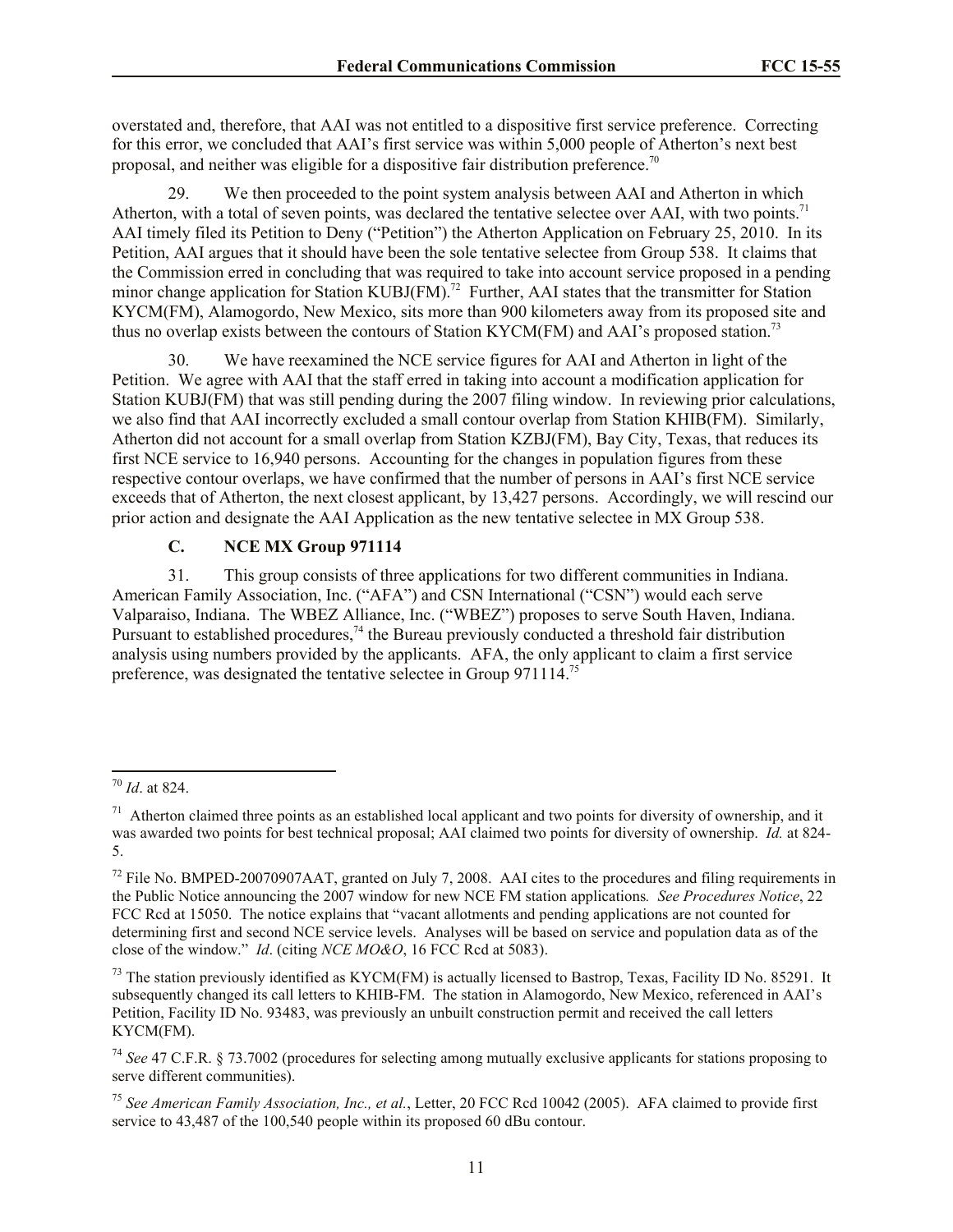32. WBEZ subsequently filed a timely petition to deny, asserting that AFA was not entitled to a first service preference.<sup>76</sup> Specifically, WBEZ claims that AFA's first service claim is overstated because it failed to consider the outstanding modified construction permit of NCE FM station WHLP(FM), Hanna, Indiana, in its NCE service calculations. We agree.

33. The applicants in NCE MX Group 971114 were required to base their "fair distribution" analysis on the "snapshot" date of June 4, 2001, $\frac{7}{1}$  thus ensuring that all applications in a group are judged from the same date of reference.<sup>78</sup> As of June 4, 2001, Station WHLP held a modified construction permit,<sup>79</sup> which overlaps the proposed WBEZ and AFA facilities. WBEZ correctly accounted for the authorized WHLP facilities in its NCE service calculations. AFA did not.

34. We have confirmed that when overlap from the modified WHLP permit is properly taken into account, AFA would provide first service to just 5,839 people, not 43,487 people as initially claimed, and should not have been awarded a dispositive fair distribution preference.<sup>80</sup> Rather, the AFA, WBEZ, and CSN facilities are comparable under the fair distribution criteria.<sup>81</sup> Specifically, AFA, WBEZ, and CSN would provide comparable first NCE service to 5,839 people, 5,839 people, and 8,395 people, respectively. The applicants' combined first and second NCE service population totals of 49,242 people, 49,242 people, and 52,510 people, respectively, are also comparable because none exceeds the next best by at least 5,000.<sup>82</sup> We therefore rescind AFA's tentative selectee status, and AFA, WBEZ, and CSN proceed to a point system analysis.

35. None of the applicants claim points as an established local applicant, a statewide network, or for diversity of ownership. With respect to technical parameters, the AFA and WBEZ proposed 60 dBu contours would each encompass 532 square kilometers with a population of 100,540. CSN's proposed 60 dBu contour would encompass 624 square kilometers with a population of 115,022. CSN qualifies for one point under the best technical proposal criterion because its proposal will serve at least 10 percent more area and population than AFA's and WBEZ's next best proposal. Accordingly, CSN is credited with a total of one point; AFA and WBEZ are each credited with zero points. CSN is therefore the new tentative selectee in Group 971114.

 $\overline{a}$ 

<sup>76</sup> *See* WBEZ Petition to Deny, filed July 7, 2005. Also before us are: (1) AFA's Opposition to the Petition, filed July 14, 2005; and (2) WBEZ's Reply to the Opposition, filed July 21, 2005.

<sup>77</sup> *See* 47 C.F.R. 73.7003(f)(2); *Supplements and Settlements to Pending Closed Groups of Noncommercial Educational Broadcast Applications Due by June 4, 2001*, Public Notice, 16 FCC Rcd 6893 (MB 2001); *see also Deadline for NCE Settlements and Supplements Extended to July 19, 2001; Date for Calculating Comparative Qualifications Remains June 4, 2001,* Public Notice, 16 FCC Rcd 10892, 10893 (MB 2001).

 $^{78}$  In the NCE context, the snapshot date is a specific date used as a reference for all comparative filings in a given MX window and used in conducting a fair distribution or a point system analysis. *See, e.g., NCE MO&O,* 16 FCC Rcd at 5083 ("Of overall concern to us in this area is that we are comparing applications that use the same data. Reliance on information as of the close of the window will ensure that applicants have essentially a common reference date. With a common reference date and a common method of calculating population, the staff will analyze applicants on a similar basis.").

 $^{79}$  File No. BMPED-20010214AAV (granted May 25, 2001).

<sup>80</sup> *See, e.g, Alan Korn, Esq., et al*., Letter, 24 FCC Rcd 12948 (2009) (finding applicants' failure to consider an unbuilt construction permit fatal to its Section 307(b) claim).

<sup>&</sup>lt;sup>81</sup> In fact, as noted in the WBEZ Engineering Statement, "the proposed first and second service areas of the AFA and WBEZ applications are identical … The site locations are identical. The effective radiated powers, antenna systems and radiation centers are identical." Engineering Statement in Support of WBEZ Petition at 3.

<sup>&</sup>lt;sup>82</sup> The AFA and WBEZ proposed 60 dBu contours would each encompass 100,540 people. CSN's 60 dBu contour encompasses 115,022 people.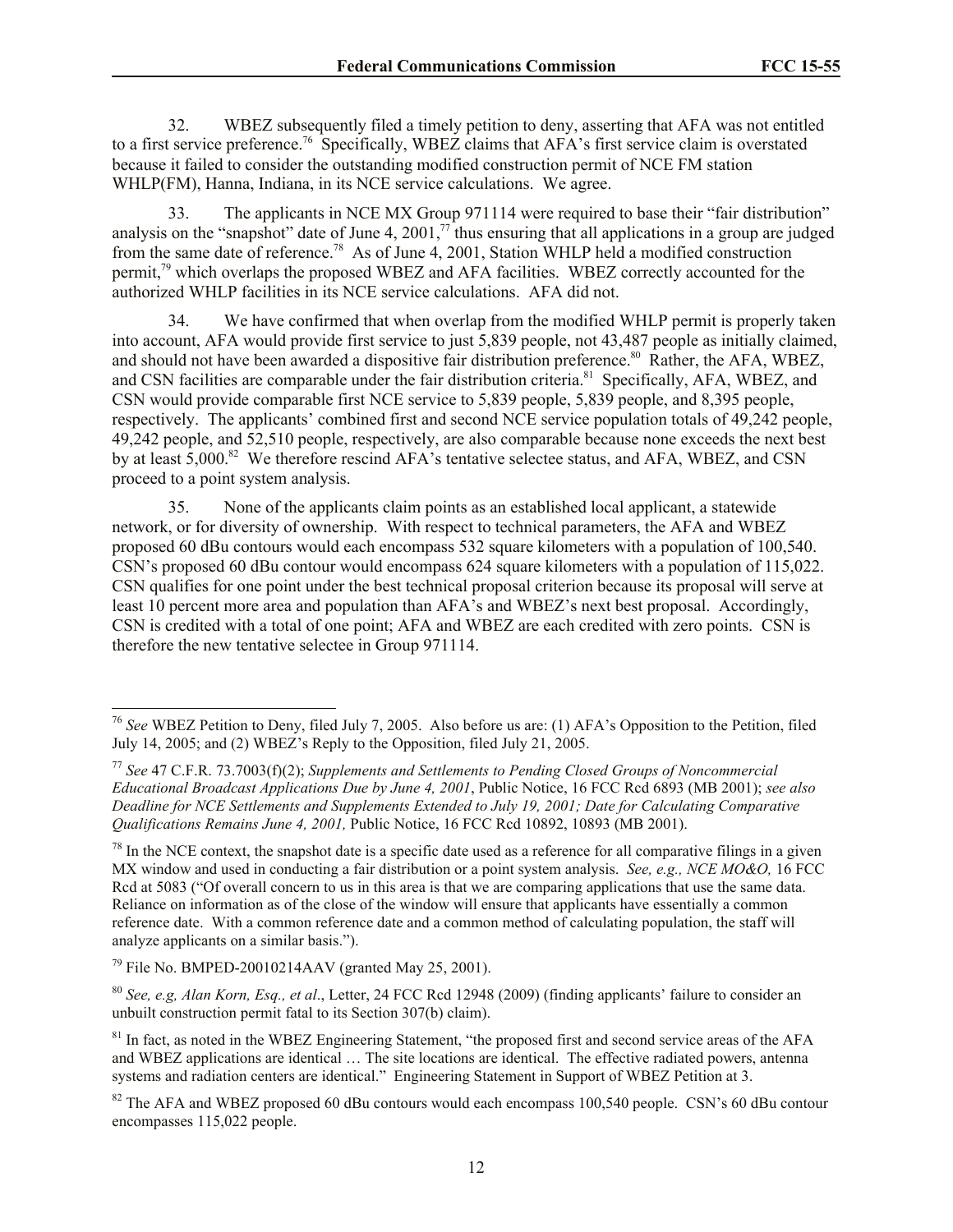# **V. ESTABLISHED LOCAL APPLICANT CHALLENGE**

36. As discussed previously, applicants with a headquarters, campus, or 75 percent of their board members residing within 25 miles of the reference coordinates of the community of license, and government entities within their jurisdiction, are considered "local."<sup>83</sup> To qualify for the three established local applicant points, applicants must demonstrate that they been local and established for at least two years immediately prior to the filing of their application. The Commission purposefully adopted a narrow definition of "established local" entities to increase the likelihood that organizations most knowledgeable, responsive, and accountable to their local community would be awarded licenses, to keep such points meaningful, and to avoid possible abuses.<sup>84</sup> In the group discussed in this Section, the petitioner alleges that the tentative selectee in its group did not satisfy our stringent standard for local established applicant points and was improperly awarded such points. We agree and adjust the points accordingly.

## **A. NCE MX Group 430**

37. This group originally consisted of nine mutually exclusive applications for eight different communities in Texas, including applications filed by Marfa Public Radio ("MPR") and Houston Christian Broadcasters ("HCB"). After conducting a fair distribution analysis that resulted in the elimination of seven applications, the MPR application ("Application") and the HCB application proceeded to a points hearing.<sup>85</sup> The Commission found that MPR was entitled to three points as an established local applicant; HCB was awarded two points for diversity of ownership. Accordingly, MPR was identified as the tentative selectee in Group 430.86

38. **Petition to Deny.** HCB filed a Petition to Deny the Application ("HCB Petition"),<sup>87</sup> asserting that MPR was not entitled to points as an established local applicant. HCB argues that MPR did not satisfy the criteria for those points because, during the two–year period prior to the filing of the Application, i.e., from October 17, 2005 to October 17, 2007, (1) 75 percent of MPR's board members did not reside within 25 miles of Marfa, and (2) MPR was not headquartered within 25 miles of Marfa.<sup>88</sup> HCB notes that MPR amended its Articles of Incorporation on September 26, 2007, less than a month

 $\overline{\phantom{a}}$ 

<sup>86</sup> The other applications in the group were dismissed on September 10, 2010. *See Broadcast Actions*, Public Notice, Report No. 47321 (Rel. September 15, 2010). Radio Bilingue, Inc. ("RBI") and Hispanic Outreach Ministry ("HOM") filed Petitions for Reconsideration, on September 27 and 29, 2010, respectively, seeking reinstatement of their respective applications pending Commission action on the HCB Petition. Because we had not ruled on the HCB Petition – and therefore had not made a finding that there was "no substantial and material question concerning the grantability of the tentative selectee's application," – dismissal of these competing applications was premature. Thus, we reinstate the RBI and HOM applications presently and dismiss their petitions as moot.

<sup>87</sup> The HCB Petition was filed on August 31, 2010. In response to the HCB Petition, MPR filed an Opposition on September 9, 2010 ("MPR Opposition"). HCB filed a Reply on September 16, 2010 ("HCB Reply"). The HCB Petition was procedurally defective because it did not contain an affidavit supporting its allegations. 47 U.S.C. § 309(d). On September 8, 2010, HCB filed a Supplement to the HCB Petition, purporting to include a declaration. Because the deadline for filing petitions to deny had passed by this time, and HCB did not, in fact, provide the referenced declaration, we will treat HCB's Petition to Deny as an Informal Objection. This action moots the need for our consideration of MPR's September 24, 2010 Motion to Strike the Supplement and HCB's September 28, 2010 Opposition and Comments thereto, which we accordingly dismiss.

<sup>88</sup> HCB Petition at 3; *see* FCC File No. BNPED-20071017AEC.

<sup>83</sup> *See supra* ¶ 9; 47 C.F.R. § 73.7000.

<sup>84</sup> *See NCE MO&O,* 16 FCC Rcd at 5091.

<sup>85</sup> *See Comparative Consideration of 26 Groups of Mutually Exclusive Applications for Permits to Construct New or Modified Noncommercial Educational FM Stations Filed in the October 2007 Filing Window,* Memorandum Opinion and Order, 25 FCC Rcd 11108, 11125-26 (2010) ("*26 Group Comparative Order*")*.*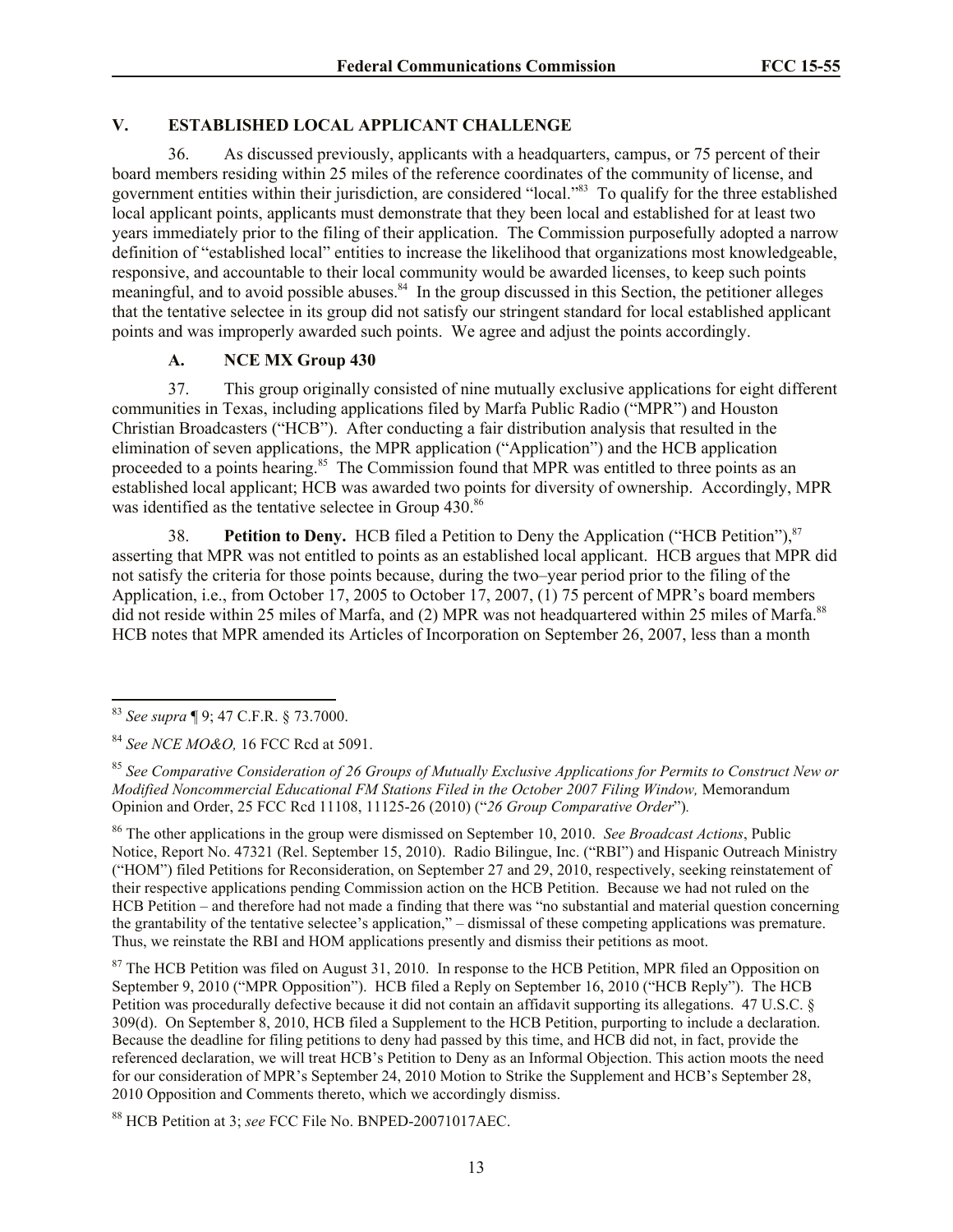before it filed its application, to change its registered office from an Austin address<sup>89</sup> to a Marfa address, at 111 S. Highland Avenue, P.O. Box 238, Marfa, Texas ("Marfa Studio").<sup>90</sup> HCB likewise points out that MPR lists an Austin address on tax returns filed for the 2006 and 2007 fiscal years.<sup>91</sup>

In its Opposition, MPR asserts that it did not base its claim as an established local applicant on the residence of its board members but "on its own presence and activities, as a corporate entity, within Marfa."<sup>92</sup> MPR states that the Austin addresses listed in its earlier Articles of Incorporation and tax returns are simply those of its commercial registered agent, CT Corporation Systems, and its accountant, respectively, and have no bearing on its status as an established local applicant.<sup>93</sup> MPR asserts that it entered into a Time Brokerage Agreement on October 1, 2005, with Matinee Media LLC ("Matinee Media"), then the prevailing auction applicant for a new FM station in Marfa, Texas, to operate that future station. MPR contends that it maintained the Marfa Studio for "several years" prior to the filing of the Application in connection with programming activities under the Time Brokerage Agreement.<sup>94</sup> MPR claims that its operation of the Matinee Media station (KRTS-FM) and related activities in the community demonstrate "significant levels of contact, operations, and a continuing interaction with the community for over two years prior to October 2007."<sup>95</sup> In Reply, HCB argues that the documentation MPR provides fails to establish that it was "headquartered" in Marfa prior to October of 2005. It notes that MPR provides no leases for office space, no real estate documents, and no utility bills or cancelled checks showing a Marfa headquarters address.<sup>96</sup> It also notes that MPR lists an Austin address in the Time Brokerage Agreement. HCB asserts that the documentation provided by MPR merely shows that MPR's principals or agents occasionally spent time in Marfa, but does not demonstrate that it maintained a headquarters in Marfa prior to October 2007. $\frac{97}{97}$ 

40. **Discussion.** The Commission assigned the established local applicant criterion the highest point value, but limited the award of points to "truly local" applicants.<sup>98</sup> Qualifying "local" headquarters must serve as the locus for significant and sustained contacts between station policy makers and area residents.<sup>99</sup> Thus, a local headquarters must be a primary place of business and may not be, for

 $\overline{\phantom{a}}$ 

<sup>96</sup> HCB Reply at 3.

 $89$  MPR amended its original Articles of Incorporation on July 15, 2005, to state that the company's registered office was in Austin. Thus, from that date until September 26, 2007, MPR's registered office was in Austin.

<sup>&</sup>lt;sup>90</sup> HCB Petition at 5 and Attachment F.

<sup>91</sup> *See* HCB Petition at 4 and Attachments D and E.

<sup>&</sup>lt;sup>92</sup> MPR Opposition at 3.

<sup>&</sup>lt;sup>93</sup> MPR Opposition at 4-7.

 $94$  MPR Opposition at 9. The construction permit was granted on August 10, 2007, and the station was assigned the call sign KRTS-FM. *See* File No. BNPH-20050103AAU. On January 4, 2008, Matinee Media assigned the station's construction permit to MPR. *See* File No. BAPH-20070911AAW.

 $95$  MPR Opposition at 11. MPR submits documentation purportedly showing its activity in the Marfa community starting in early 2005. These documents show that on May 4, 2005, MPR hired Tom Michael to, among other things, develop a plan for KRTS-FM on a part-time basis. Subsequent emails to and from Tom Michael show that between May and August 2005, he was looking at various potential studio and transmitter sites. A flyer shows that MPR sponsored a screening of the film *Giant* on July 2, 2005, at a hotel in Marfa. Finally, MPR provides documents showing that it held an open house and launch party at the Marfa Studio on October 8, 2005.

<sup>97</sup> *Id.* at 5, 7-8.

<sup>98</sup> *See NCE Order*, 15 FCC Rcd at 7408.

<sup>99</sup> *See NCE Order*, 15 FCC Rcd at 7410; *NCE Reconsideration Order,* 17 FCC Rcd at 13137.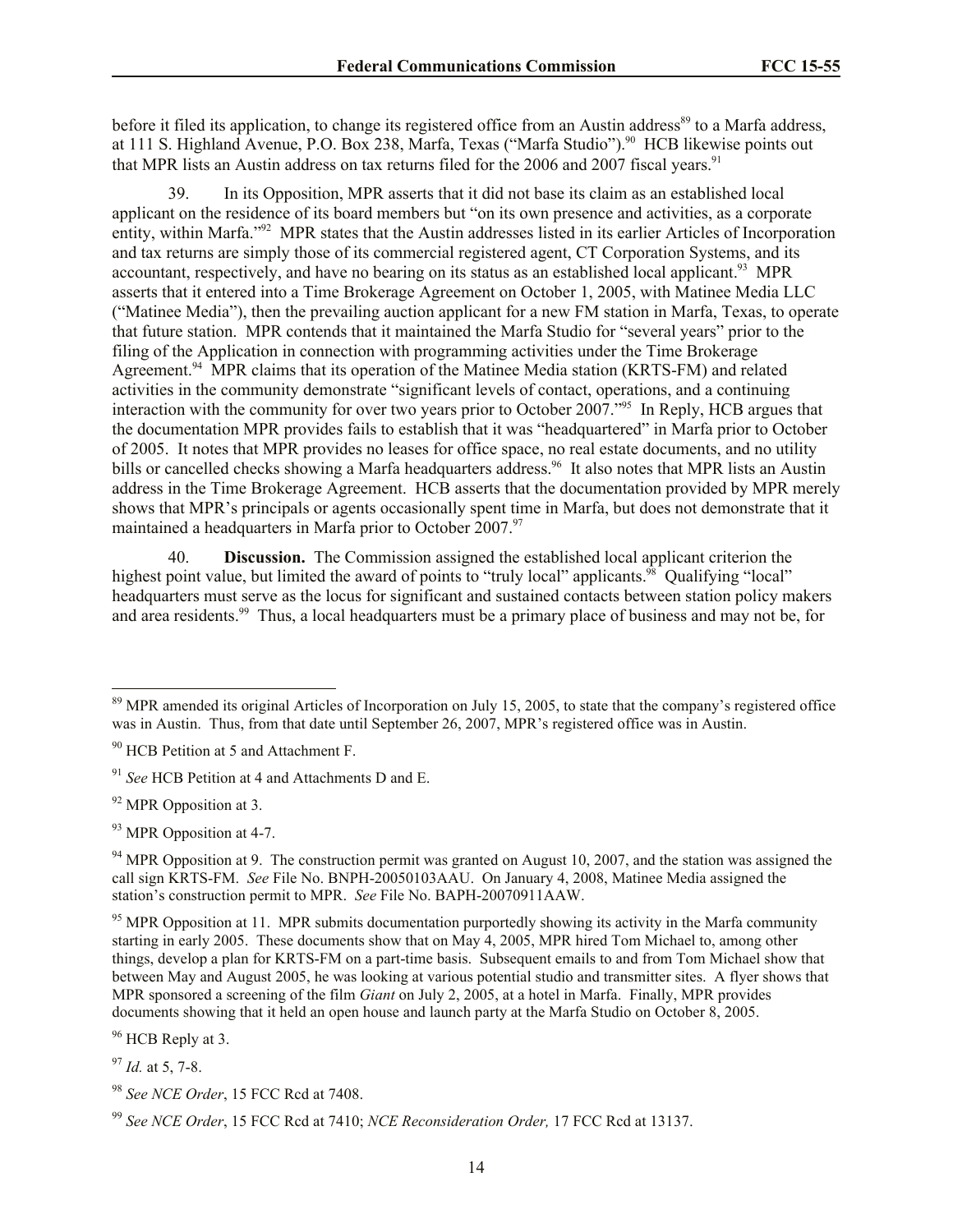example, a post office box, vacation home, attorney's office, or branch office, which are more easily feigned and/or present less of an opportunity for meaningful contact with the community.<sup>100</sup>

41. The Commission has stated that when a substantial question is raised about an applicant's claim of points as an established local applicant, the applicant can resolve the challenge by showing activities during the relevant timeframe, such as meetings with the community, classes at a local campus, community programs, regular income or expenses from community-based assets, active planning of program service for the community, and/or similar ongoing community-based operations.<sup>101</sup> Here, we find that MPR has failed to establish its qualifications as an established local applicant.

42. While MPR's documents show that it was active in Marfa and building support for its future NCE station, they do not establish that MPR maintained its headquarters in Marfa as of October 17, 2005.<sup>102</sup> First, all of Marfa's pre-2007 corporate documents, including the Time Brokerage Agreement, listed MPR's address in Austin, not Marfa. Second, the Time Brokerage Agreement itself does not establish that MPR maintained a Marfa headquarters. At most, it indicates that, as of October 1, 2005, MPR committed to provide programming to KRTS-FM, a station that was owned by Matinee Media until January 4, 2008. Indeed, under the Time Brokerage Agreement itself, Matinee Media was required to retain ultimate control of the Marfa Studio until the assignment of the station to MPR was consummated in 2008.<sup>103</sup> Significantly, Commission precedent has established that the mere existence of a studio in a community is not sufficient to support a claim as an established local applicant.<sup>104</sup>

43. Accordingly, MPR cannot rely on its claimed use of the Marfa Studio unless it can specifically show that it was engaged in local activities there. MPR has been unable to document any business operations at the purported "headquarters" during the period in question, instead relying on the planning activities of its principals in getting KRTS-FM up and running.<sup>105</sup> The only record evidence before us demonstrating any MPR activity at the Marfa Studio is a pamphlet indicating an open house there on October 8, 2005.<sup>106</sup> This event only establishes that MPR played a role in developing the Marfa Studio, not that the Marfa Studio was used as a headquarters by MPR. $107$  Notably, as stated by HCB,

<sup>103</sup> HCB Reply at Attachment B.

<sup>104</sup> *See NCE Omnibus Order,* 22 FCC Rcd at 6115-16 (denying local applicant points to an applicant that attempted to establish that a studio it operated out of the community at issue constituted its "headquarters," where its true headquarters were located hundreds of miles away; Commission noted that this was akin to a "branch" office, which is insufficient to establish local applicant credentials).

<sup>105</sup> *See 33 Group Comparative Order,* 26 FCC Rcd at 9089-92 (2011)(finding that applicant was not entitled to established local applicant points where it did not demonstrate any business activity took place at its identified office and only showed that its principals were involved in planning for a future station).

<sup>106</sup> Opposition at Exhibit.

<sup>107</sup> *See NCE Reconsideration Order,* 17 FCC Rcd at 13137-8 ("It has never been our intent to award the established local applicant credit to organizations engaged in virtually no activities in the community of interest.... A shell organization's mere paper existence for two or more years establishes no "operations," "contact," or "continuing interaction with the community" from which the organization might "hit the ground running." Paper existence serves neither to "establish the applicant's educational credentials in a particular locality" nor "to foster participation by truly local entities in noncommercial educational broadcasting.").

 $\overline{\phantom{a}}$ <sup>100</sup> *NCE Order,* 15 FCC Rcd at 7410.

<sup>101</sup> *NCE Reconsideration Order,* 17 FCC Rcd at 13138.

<sup>&</sup>lt;sup>102</sup> As noted above, MPR indicates that it held a launch party for KRTS at the Marfa Studio on October 8, 2005. However, at that time, Matinee, not MPR, was the permittee for KRTS, and, pursuant to the Time Brokerage Agreement, Matinee was responsible for the day to day operation of the Station, including payment of all station operating expenses, including "all studio and tower facilities rent." See HCB Reply, Attachment B, Time Brokerage Agreement, Section 5(a).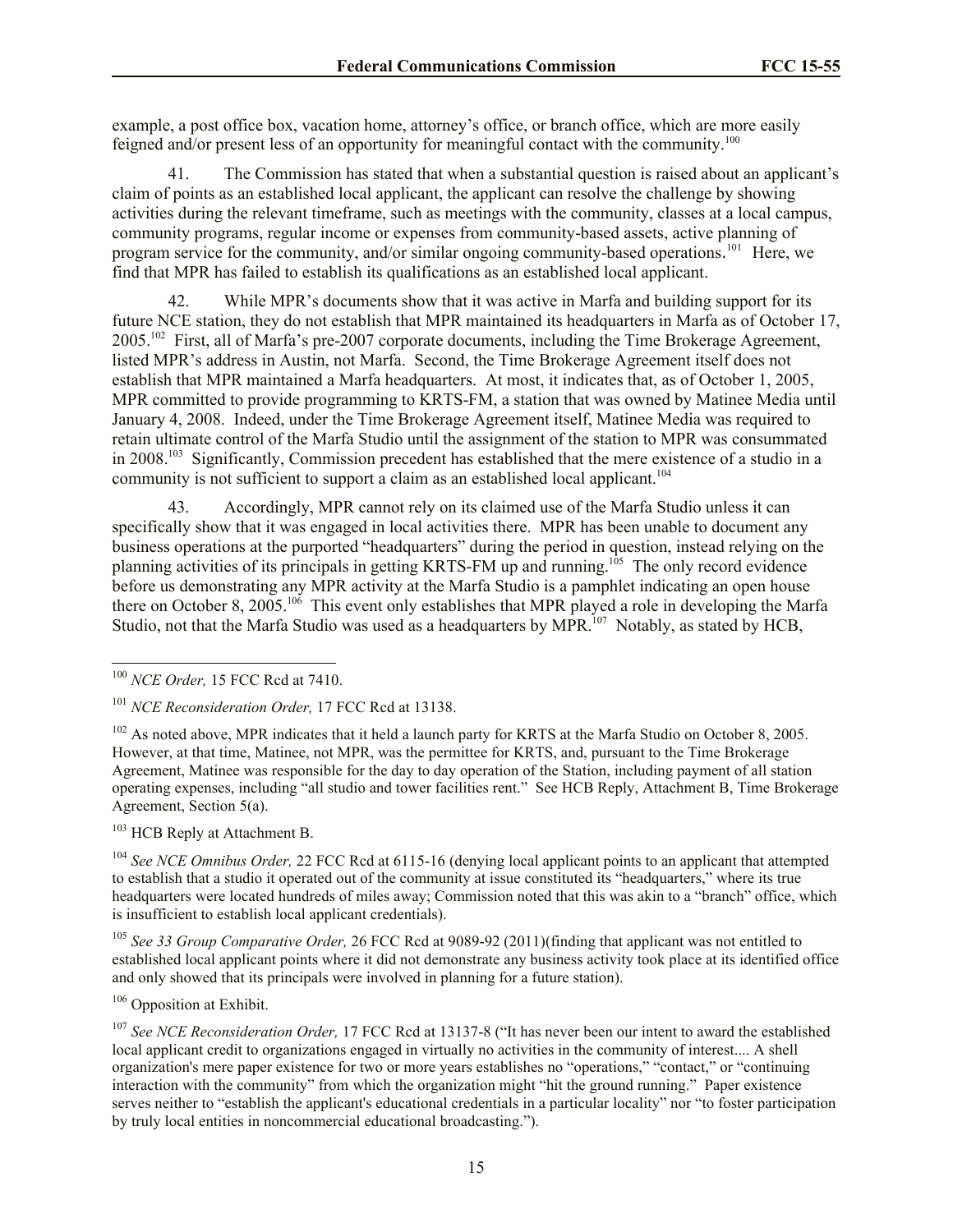apart from the isolated open house event, MPR has failed to provide us with any objective evidence, such as a lease or utility bills or similar business records, demonstrating activities by MPR at the Marfa Studio between October 2005 and October 2007.

44. Accordingly, we grant, as an Informal Objection, the HCB Petition and conclude that MPR was not entitled to points as an established local applicant. This finding alters the outcome of the point hearing for this group. Without the established local applicant points awarded to it, MPR is awarded no points, and HCB prevails with the two diversity points. HCB is therefore the new tentative selectee in Group 430.

# **VI. DIVERSITY – CONTINGENT DIVESTITURE COMMITMENTS**

45. As noted previously, to receive two points for diversity of ownership, an applicant must certify that the principal community contour of its proposed station does not overlap with those of any other station in which any party to the application holds an attributable interest.<sup>108</sup> We, however, have granted diversity of ownership points to applicants with interests in secondary authorizations if they commit to divest such interests when the NCE FM application is granted. In NCE MX Group 990512 below, we address and reject an argument that we should have accepted an NCE full service station contingent divestiture commitment and awarded an applicant diversity of ownership points on the basis of that pledge.

# **A. NCE MX Group 990512**

46. This group consists of the mutually exclusive applications of the University of Massachusetts (the "University" and the "University Application") and The Talking Information Center ("TIC") for a new NCE FM station to serve Marshfield, Massachusetts ("Marshfield"). Before us is an Application for Review filed by TIC on July 27, 2007,  $^{109}$  seeking review of the Bureau letter of June 19, 2007, (the "*Staff Decision*"), <sup>110</sup> denying a Petition to Deny the University Application, granting that application, and dismissing TIC's application.<sup>111</sup>

47. **Background***.* The University and TIC applications were designated as NCE MX Group 990512. In the March 27, 2007 *NCE Omnibus Order*, <sup>112</sup> the Commission found that the University was entitled to five points for being an established local applicant and for diversity, whereas TIC received only three points, for being an established local applicant, after the Commission disallowed two points which it determined TIC had improperly claimed under the "local diversity of ownership" criterion.<sup>113</sup> The two points were deducted because TIC's treasurer and board member, Edward F. Perry, Jr. ("Perry"), owns a local commercial station, WATD-FM, in Marshfield. TIC, however, had claimed that Perry's interest in WATD-FM was not attributable to TIC because: (1) Perry had made a contingent divestiture commitment, *i.e.*, pledged that he would resign as a principal of TIC if it were granted a construction permit; and (2) Perry's statement to TIC's Executive Director that "[s]hould the Commission's policies require an earlier resignation to ensure diversity, my resignation from both [TIC] posts should be considered as effective immediately."<sup>114</sup> The Commission, however, held that, even given the contingent

 $\overline{\phantom{a}}$ 

<sup>108</sup> *See supra* ¶ 10.

<sup>&</sup>lt;sup>109</sup> The University filed a timely Opposition to Application for Review on August 13, 2007; TIC filed a Consent Request for Extension of Time and a Consent Request for Further Extension of Time and, thereafter, a Reply on September 12, 2007. We grant the extension requests and accept the Reply.

<sup>110</sup> *Talking Information Center,* Letter, 22 FCC Rcd 11120 (MB 2007) (*"Staff Decision*").

<sup>&</sup>lt;sup>111</sup> File No. BNPED-20000118ADO (the "TIC Application").

<sup>112</sup> *NCE Omnibus Order,* 22 FCC Rcd 6101.

<sup>113</sup> *See NCE Omnibus Order,* 22 FCC Rcd at 6119-6120, 6159; *Staff Decision,* 22 FCC Rcd at 11122.

<sup>114</sup> *NCE Omnibus Order,* 22 FCC Rcd at 6119.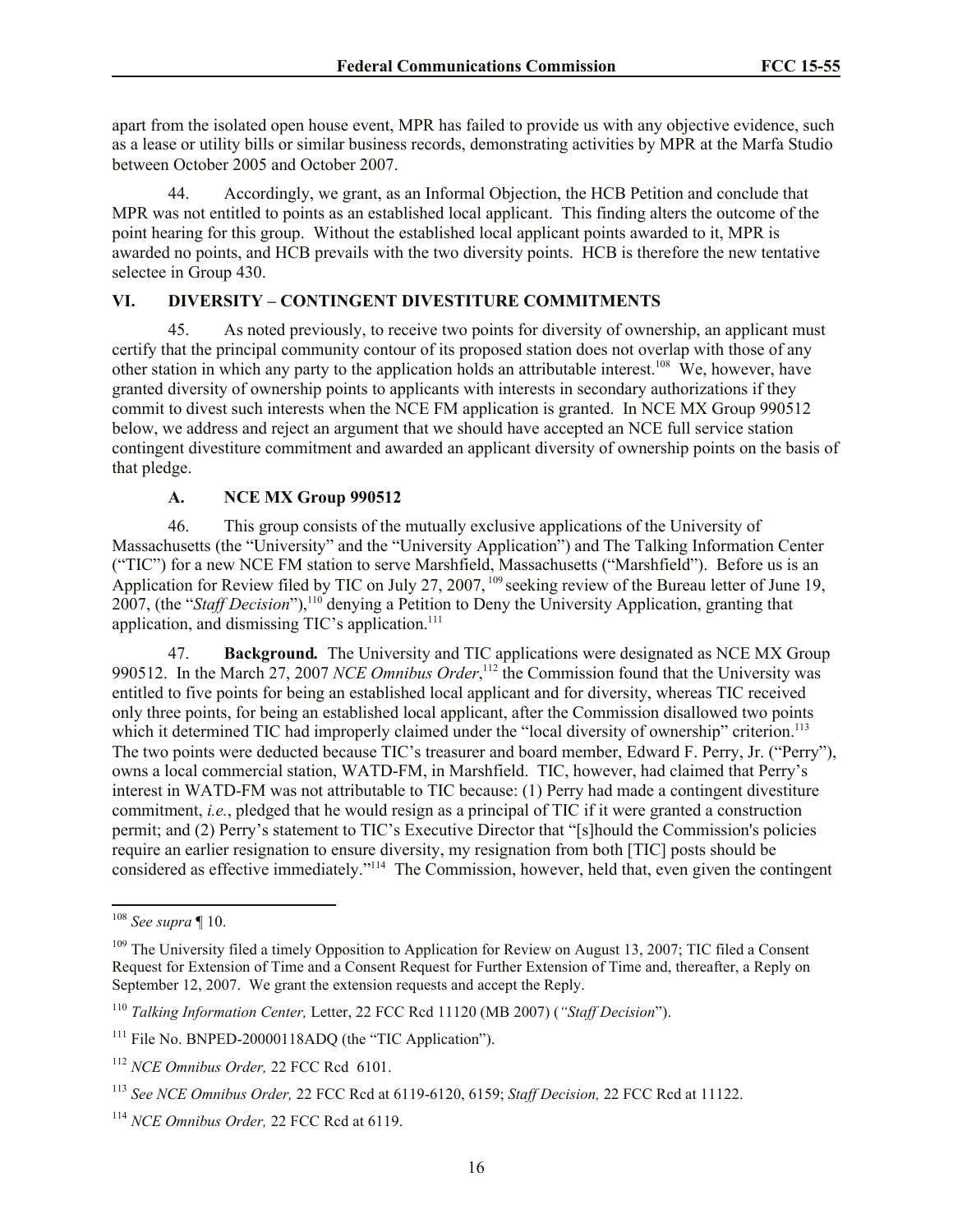divestiture proposal, Perry's ownership of WATD-FM precluded TIC from receiving points for local diversity of ownership. It found that Perry had remained a TIC principal, and owner of WATD-FM, beyond the "snapshot date" – the date after which applicants may not enhance their comparative positions.<sup>115</sup> The Commission stated that Perry's ownership of WATD-FM was cognizable against TIC because: (a) TIC had never accepted Perry's contingent agreement to resign as a TIC principal, and (b) TIC had specifically represented – after the snapshot date – that Perry remained its treasurer and board member.<sup>116</sup> The Commission therefore tentatively selected the University application.

48. TIC timely filed a Petition to Deny on May 2, 2007, disputing the Commission's determination that Perry's ownership of WATD-FM precluded awarding TIC two points for local diversity of ownership.<sup>117</sup> It focused principally on the Commission's statement in the *NCE Omnibus Order* that "[a]pplicants may not enhance their position based on matters that require additional Commission or applicant action."<sup>118</sup> TIC argued that Perry's contingent resignation from the TIC board did not require "additional Commission or applicant action" because it was self-executing, and, therefore, Perry did not hold a cognizable interest in TIC as of the snapshot date.<sup>119</sup> In the alternative, it urged the Commission to expand the scope of effective divestiture pledges in this diversity point context.

49. In the *Staff Decision*, the Bureau stated that the Commission had announced that it "would not credit enhancements initiated, but not completed, prior to the snapshot date."<sup>120</sup> It found, therefore, that Perry's prospective commitment to resign as a TIC principal if a construction permit were granted – an event that could not be "completed" until after the snapshot date – was insufficient to insulate him from TIC prior to the snapshot date. The staff also found that Perry's alternative proposal to resign to "ensure diversity [credit] should the Commission's policies require an earlier resignation" – reported in TIC's July 17, 2001, point supplement amendment – was "immaterial because the resignation did not occur by June 4, 2001."<sup>121</sup> It also stated that, to the extent that TIC contended that the Commission should alter its policies by crediting generally contingent NCE divestiture pledges made by the snapshot date, such arguments were appropriately raised in petitions for rule making, not petitions to deny.<sup>122</sup> The Bureau accordingly held that TIC was not entitled to the two-point credit for diversity of ownership and denied TIC's Petition to Deny,<sup>123</sup> granted the University Application,<sup>124</sup> and dismissed the TIC application.

<sup>117</sup> *See Staff Decision*, 22 FCC Rcd at 11121. The Petition to Deny also challenged the Commission's award of two points to the University for local diversity of ownership. *Id.* at 11121-11122. In the instant Application for Review, however, TIC seeks review of the *Staff Decision* only "insofar as it held that TIC is not entitled to two points for ownership diversity." Application for Review at 2. Accordingly, we will not discuss the University's point status further herein.

 $\overline{\phantom{a}}$ 

<sup>&</sup>lt;sup>115</sup> The "snapshot date" for these applications filed under former NCE comparative procedures was June 4, 2001. *Id.* at 6120.

<sup>116</sup> *NCE Omnibus Order,* 22 FCC Rcd at 6119.

<sup>118</sup> *NCE Omnibus Order,* 22 FCC Rcd at 6120 n.118 (emphasis supplied) (quoting *NCE MO&O,* 16 FCC Rcd at 5085 n.24).

<sup>119</sup> *See Staff Decision*, 22 FCC Rcd at 11122.

<sup>120</sup> *Staff Decision*, 22 FCC Rcd at 11123. *See also NCE Omnibus Order,* 22 FCC Rcd at 6119 (post-snapshot date change in applicant's governing documents rejected as inconsistent with Commission policy of "maintaining fairness and transparency in the comparative process").

<sup>&</sup>lt;sup>121</sup> *Staff Decision*, 22 FCC Rcd at 11123.

<sup>122</sup> *Id.*

<sup>&</sup>lt;sup>123</sup> The *Staff Decision* pointed out that, to the extent TIC was challenging the Commission's policies on contingent divestitures, that challenge would be more appropriately mounted in a petition for rulemaking, not in an adjudicatory context. *Id.*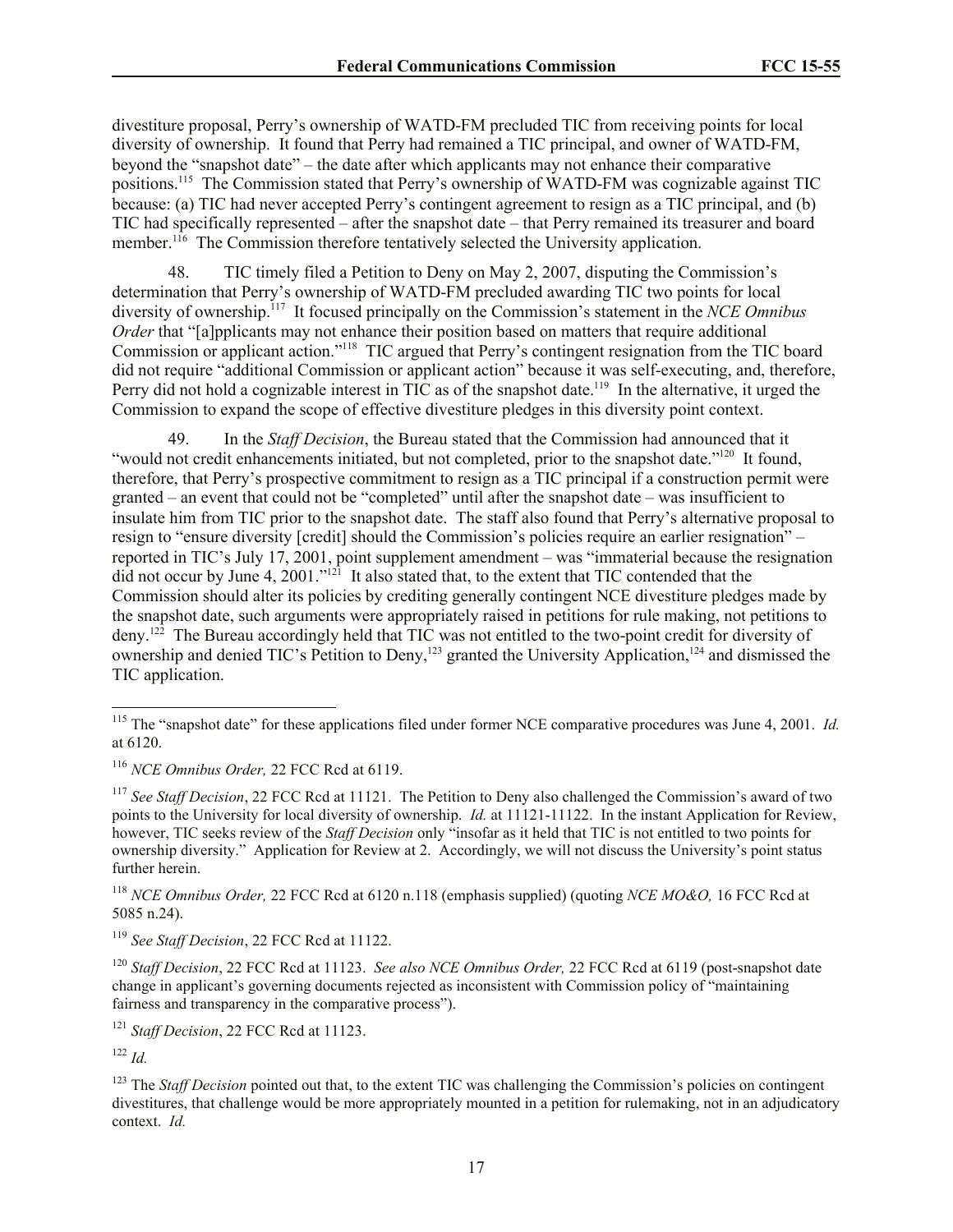50. **Application for Review***.* In its Application for Review, TIC repeats its argument that the "automatic" character of Perry's resignation commitment meant that no further action was required by either the Commission or TIC.<sup>125</sup> TIC also urges the Commission to revisit its position on divestiture commitments in the context of the NCE FM comparative point system. It contends that the public interest is not served when an applicant principal with other broadcast interests must resign his or her office prior to the snapshot date in order for the applicant to qualify for a diversity of ownership credit. It claims that such resignation, prior to the snapshot date, unnecessarily disrupts applicants' ownership structures during the "indefinite period of limbo" between the snapshot date and award of a construction permit.<sup>126</sup> TIC reasons that contingent divestiture commitments are permitted in various commercial and NCE contexts and that the Commission should expand the scope of this policy in this adjudicatory proceeding. TIC requests that the Commission vacate the *NCE Omnibus Order* to the extent it denied the comparative diversity points claimed by TIC, reinstate TIC's application *nunc pro tunc*, and reevaluate the parties' comparative position with TIC's increased point total.

51. The University disagrees with TIC's assertion that Perry's contingent divestiture commitment was self-executing.<sup>127</sup> Addressing TIC's policy arguments, the University points out that the Commission adopted the snapshot date cutoff*, inter alia*, to promote administrative efficiency and avoid unnecessary cost, and that the Commission crafted the point system to prevent "gamesmanship" by applicants.<sup>128</sup> It also maintains that TIC has failed to show why the Commission should reverse course six years after it adopted the divestiture requirement, especially "after all other affected parties conducted themselves accordingly."<sup>129</sup>

52. In Reply, TIC rejects the administrative efficiency argument, pointing out that the Commission allows an applicant for an NCE station to maintain its interest in an existing LPFM station if it commits to divest that interest if its NCE application is granted, and that the Commission has waived its Rules to permit an NCE applicant to commit to divest its Class D FM station in similar circumstances.<sup>130</sup> Finally, it questions the policy rationale for limiting divestitures to secondary authorizations.

53. **Discussion***.* Regardless of whether Perry's contingent resignation required "additional Commission or applicant action," the contingent divestiture pledge suffers from a fatal defect not considered below. It was submitted on July 17, 2001, 43 days after the June 4, 2001, snapshot date.<sup>131</sup>

 $126$  *Id.* at 4.

 $128$  Opposition at 5.

 $129$  Opposition at 6.

<sup>(</sup>Continued from previous page)

 $^{124}$  University subsequently constructed its station, chose the call sign WUMT(FM), and filed a covering license application (BLED-20111020AET), which the staff granted on November 8, 2011.

 $125$  Application for Review at 3.

 $127$  The University also argues that TIC's Application for Review should be dismissed for non-compliance with Section 1.115 of the Commission's Rules because TIC fails to state with particularity which of the five factors in the Rule its Application for Review purports to address. *See* Opposition at 2. We reject this argument. TIC's Application for Review is procedurally adequate because it seeks reversal of a "precedent or policy which should be overturned or revised," i.e., the prohibition against post-snapshot date comparative enhancements. *See* 47 C.F.R. §  $1.115(b)(2)(iii)$ .

<sup>130</sup> Reply at 3-4 (citing *Procedures Notice,* 22 FCC Rcd at 15052-15053). *See also NCE Omnibus Order*, 22 FCC Rcd at 6120.

<sup>131</sup> The offer was conveyed when TIC filed a point supplement amendment on July 17, 2001. *See* TIC Point Supplement, Exhibit 2 (July 17, 2001).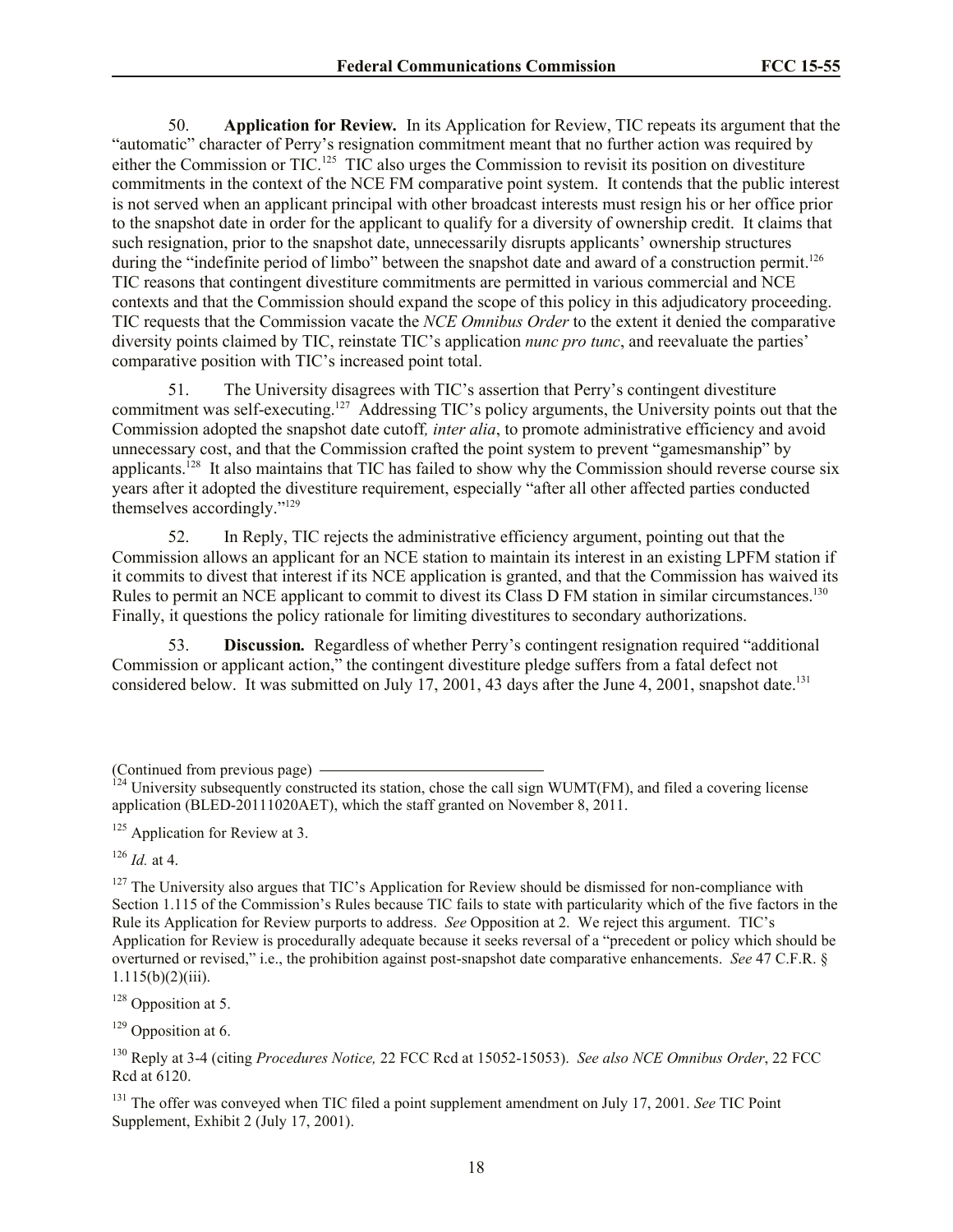Accordingly, it constitutes a prohibited attempt to obtain a post-snapshot date comparative upgrade.<sup>132</sup> Thus, even assuming that the pledge did not require "additional Commission or applicant action," it cannot be credited. Under these circumstances, acceptance of TIC's divestiture commitment would be contrary to our established processing policies. Accordingly, we deny the TIC Application for Review.

## **VII. ESTABLISHED LOCAL APPLICANT DOCUMENTATION CHALLENGE**

54. As noted above, applicants are required to timely document their point claims, certify that they have placed documentation supporting their certifications in a local public inspection file and submit copies to the Commission. 133 Every NCE FM applicant claiming points as an established local applicant must certify and document that it has been local and established for at least two years.<sup>134</sup> The failure to timely submit the requisite documentation is fatal to a point claim. In NCE MX Group 381, we defer to an applicant's reasonable interpretation that it was not required to have a provision in its governing documents ensuring the maintenance of its local headquarters and uphold the award of points as an established local applicant

### **A. NCE MX Group 381**

55. **Background.** This group consists of an application filed by Brice's Creek Bible Church ("Brice") for a new NCE FM station at Newport, North Carolina ("Brice Application") and an application, filed by Down East Communications/CDC & Center for Performing Arts ("DEC") for a new NCE FM station at Oriental, North Carolina ("DEC Application"). Before us is DEC's December 21, 2010 Application for Review of the Bureau's grant of the Brice Application and denial of DEC's Petition to Deny ("Petition").<sup>135</sup> For the reasons set forth below, we deny review.

56. The mutually exclusive Brice and DEC Applications were designated, along with three other applicants, as NCE MX Group 381.<sup>136</sup> In the 52 Group Comparative Order, the Commission tentatively selected the Brice Application for grant based on a point determination. 137 DEC timely filed its Petition to Deny on July 27, 2010, arguing that Brice was not entitled to established local applicant points because: (1) fewer than seventy-five percent of Brice's board members reside within 25 miles of the proposed community of license, Newport, North Carolina; and (2) alternatively, (a) it did not certify its headquarters as being within 25 miles of Newport; and (b) Brice's governing documents do not require that such status regarding Newport be maintained, as required by Sections 73.7000 and 73.7003(b)(1) of the Commission's Rules.<sup>138</sup> In particular, DEC cited Brice's organizing documents as requiring that

 $\overline{\phantom{a}}$ 

<sup>138</sup> 47 C.F.R. §§ 73.7000; 73.7003(b)(1).

<sup>132</sup> *See Deadline for NCE Settlements and Supplements Extended to July 19, 2001; Date for Comparative Qualifications Remains June 4, 2001,* Public Notice, 16 FCC Rcd 10892, 10893 (MB 2001) (reaffirming June 4, 2001 snapshot date "for determining an applicant's maximum non-technical qualifications").

<sup>133</sup> *See supra* ¶ 14*.*

<sup>134</sup> *See* 47 C.F.R. § 73.7003(b)(1); FCC Form 340, Instructions, Section IV, Question 1; Worksheet #4.

<sup>135</sup> *Letter to Dan J. Alpert, Esq., and Peter Guttmann, Esq.,* Ref. 1800B3-KV (MB rel. Nov. 30, 2010) ("*Staff Decision*").

<sup>136</sup> *See Comparative Consideration of 52 Groups of Mutually Exclusive Applications for Permits to Construct New or Modified Noncommercial Educational FM Stations Filed in the October 2007 Filing Window,* Memorandum Opinion and Order, 25 FCC Rcd 8793, 8829 (2010) ("*52 Group Comparative Order*"). The three other applications were dismissed by staff on August 9, 2010, and no appeal of any of these dismissals was filed. *See Broadcast Actions*, Public Notice, Report No. 47298 (rel. Aug. 12, 2010).

<sup>&</sup>lt;sup>137</sup> The Commission found that Brice and DEC were each entitled to five points, comprised of three points for being an established local applicant and two points for diversity of ownership. Brice and DEC then proceeded to the tiebreaker rounds, and Brice prevailed under the second tie-breaker.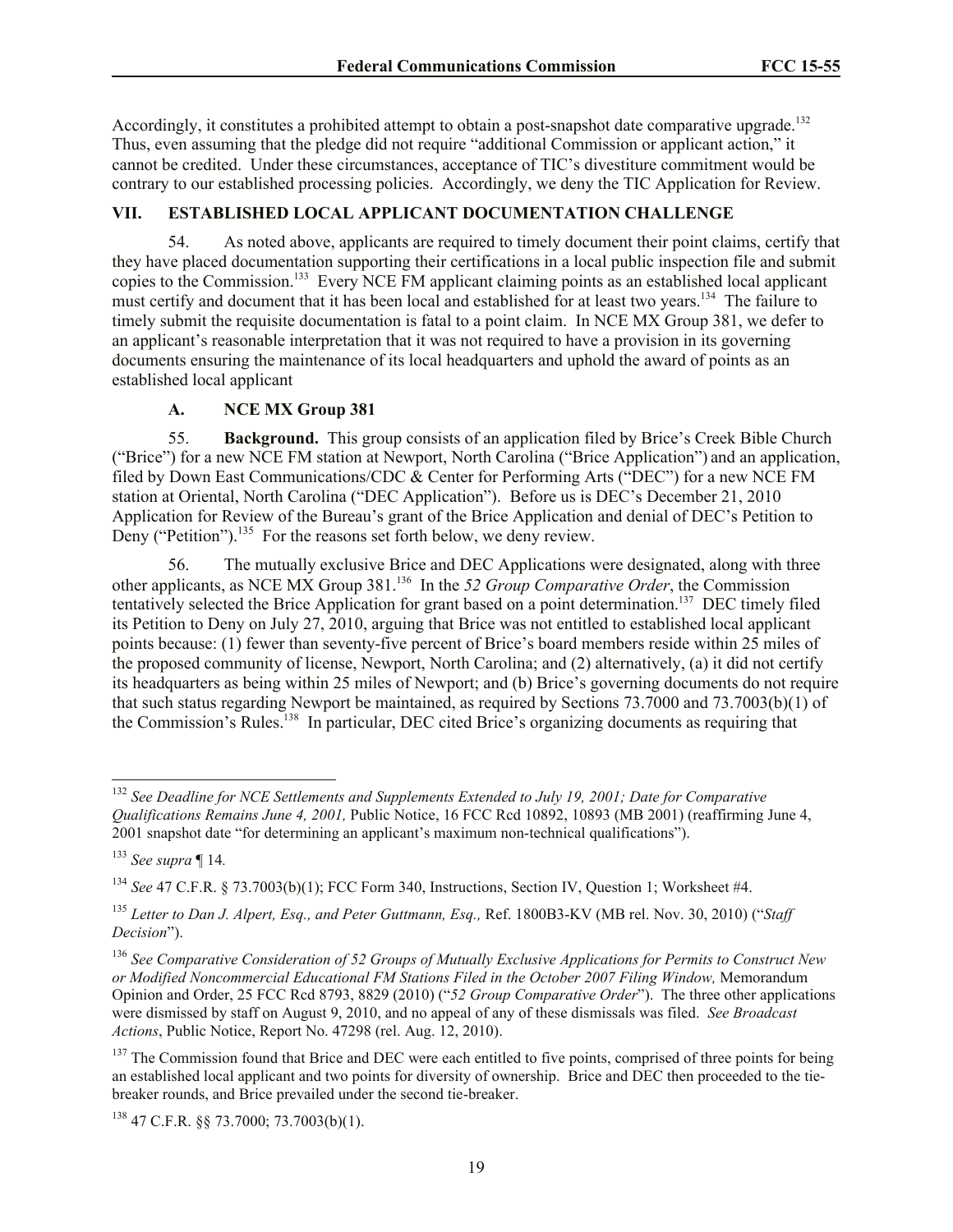seventy-five percent of Brice's members reside within 25 miles of New Bern, North Carolina<sup>139</sup> and that its principal office be located in New Bern.<sup>140</sup> On November 30, 2010, the Bureau found that Brice was correctly awarded three points for being an established local applicant because the staff's independent engineering review confirmed that Brice's headquarters was located within 25 miles of Newport. The Bureau further noted that Brice's headquarters was listed in the Brice Application, and that it reported building a new headquarters approximately one-half mile closer to Newport, from its current site of 19.0 miles from Newport to a location 18.6 miles from Newport.<sup>141</sup> Therefore, the Bureau denied DEC's Petition to Deny, granted the Brice Application and dismissed the DEC Application.<sup>142</sup> On December 21, 2010, DEC timely filed its Application for Review.<sup>143</sup>

57. **Application for Review.** On review, DEC asserts that the *Staff Decision* is inconsistent with the Rules.<sup>144</sup> Specifically, DEC argues that "the plain meaning of the applicable Rules, as well as the relevant certification in the application form and the policies which the localism preference was designed to advance, all mandate that a commitment to remain local be evident from an applicant's governing documents."<sup>145</sup> DEC claims that the *Staff Decision* erroneously states that only status as an established local applicant based on the board members' residency requires the maintenance of such residency through the applicant's governing documents. It asserts that Section 73.7003(b)(1) of the Rules does not distinguish between credit as an established local applicant based on residency or headquarters, but rather requires that all such attributes be maintained by the applicant's governing documents. Moreover, DEC asserts, there is no policy reason to make a distinction because "a headquarters office can be moved just as readily as a board member can be replaced with non-residents."<sup>146</sup> DEC concludes that Brice cannot be awarded points because its governing documents fail to ensure that its headquarters would be maintained within 25 miles of Newport.

58. In Opposition, Brice counters that the *Staff Decision* correctly stated and applied well established standards for the award of established local applicant points and that it reasonably relied on these standards. Citing the Commission's *NCE Order*, Brice argues that the Commission required only applicants which qualify as established local applicants because of their board members' residency to document the commitment to maintain this status through their organizational documents.<sup>147</sup> This interpretation, Brice contends, also appears in the instructions to FCC Form 340, which requires the maintenance of such attributes via the applicant's governing documents solely for established local

<sup>141</sup> *See Staff Decision* at 3 (quoting Brice's Opposition to Petition to Deny at 4).

 $142$  *Id.* 

l

<sup>143</sup> On January 5, 2011, Brice filed an Opposition to Application for Review ("Opposition"), to which DEC replied ("Reply") on January 13, 2011.

<sup>144</sup> Application for Review at 3.

<sup>145</sup> *Id*. at 7.

<sup>146</sup> *Id.* at 6.

<sup>&</sup>lt;sup>139</sup> DEC cited the following Brice provision:

Each Elder shall also concurrently serve as a Director of the corporation and the Board of Elders shall serve concurrently as the corporation's Board of Directors. At least seventy five (75%) percent of the members of the Board of Elders/Directors shall live within a twenty five mile radius of the City of New Bern, North Carolina.

Engineering Exhibit at 4 *(quoting* Article IV, Articles of Amendment of Brice's Articles of Incorporation, Exhibit 12, Brice Application).

<sup>&</sup>lt;sup>140</sup> DEC cited the following Brice provision: "The principal office of the Corporation shall be located in New Bern, North Carolina." *Id.* at 3 (*quoting* Article II, Bylaws of Brice, A Non-Profit Corporation, Exhibit 12, Brice Application).

<sup>&</sup>lt;sup>147</sup> Opposition at 3-4.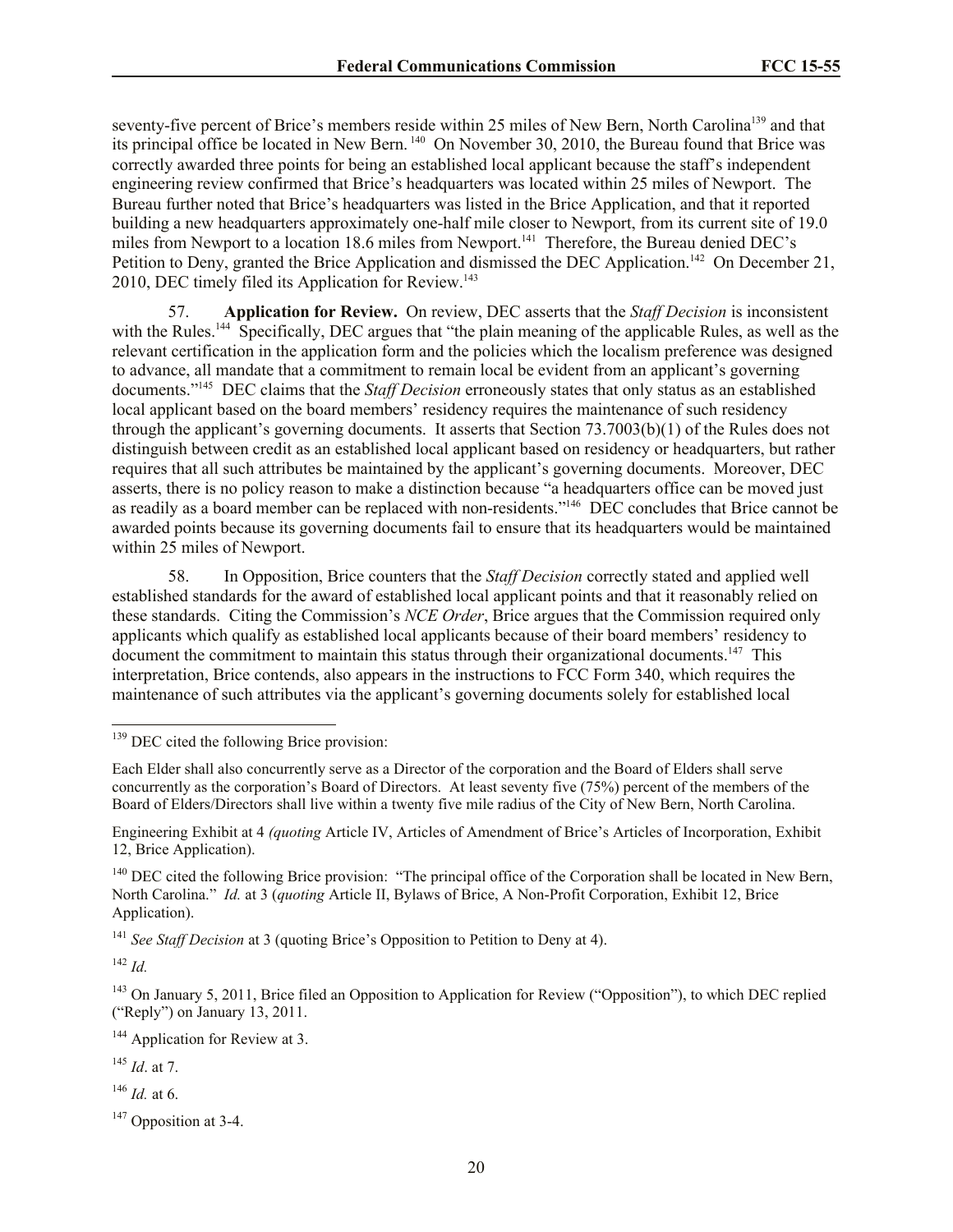applicant status based on the residences of the applicant's local governing board. Brice argues that if DEC disagrees with the Commission's policies, it should seek a rule change. Brice further asserts that the Commission's interpretation is logical because "there can be little doubt that mere individuals . . . freely and frequently change residences much more readily than would an established church . . . [and personal] residences cannot be as easily tracked . . . . "<sup>148</sup> Moreover, Brice states that it is committed to Newport and that the Commission is free to monitor, through random audits, Brice's headquarters location.

59. In Reply, DEC reiterates its argument that the "clear language of the Rule [Section 73.7003(b)(1)], and the corresponding certification on the FCC application form, speak in terms of requiring that *any* claim of localism be bolstered by a legal mandate contained in the applicant's organizational documents."<sup>149</sup> It also faults Brice for failing to cite to case law supporting Brice's contention that a claim based on a headquarters location may be credited without governing document restrictions on relocations.

60. **Discussion**. As an initial matter, we acknowledge that there is a discrepancy between the requirements for established local applicant points as outlined in the Rules and as explained in the Instructions and worksheets to Form 340. Section 73.7003(b)(1) of the Rules provides that NCE applicants in comparative selection hearings are entitled to three points if they demonstrate they are "[established] local applicants as defined in § 73.7000 . . . if the applicant's own governing documents (e.g., by-laws, constitution, or their equivalent) require that such localism be maintained."<sup>150</sup> The Instructions to the FCC Form 340, however, may reasonably be read to not require that an applicant claiming local applicant points based on its headquarters location have a parallel provision it its governing documents ensuring that the applicant will maintain a local headquarters.<sup>151</sup> Similarly, Worksheet #4 to FCC Form 340 distinguishes these two categories of local applicants, and requires only those applicants relying on the residences of the members of their governing board to amend their governing documents.<sup>152</sup> Additionally, the orders adopting the current NCE point system also make this distinction.<sup>153</sup>

61. When the Bureau addressed this issue previously, it deferred to the applicant's interpretation.<sup>154</sup> In *Trent*, the applicant relied on its headquarters location to support its established local

 $\overline{\phantom{a}}$ 

 $149$  Reply at 2 (emphasis original).

 $150$  47 C.F.R. § 73.7003(b)(1).

 $151$  The Instructions provide, in pertinent part:

An applicant claiming points as an established local applicant, must place supporting documentation in a local public inspection file and submit to the Commission copies of the documentation. Examples of acceptable documentation include corporate material from the secretary of state, lists of names, addresses, and length of residence of board members, *copies of governing documents requiring a 75% local governing board*, and course brochures indicating that classes have been offered at a local campus for the preceeding two years, etc.

Instructions to FCC Form 340, Question 1, at 9.

<sup>152</sup> *See* Instructions to FCC Form 340, Worksheet #4, Items 1.b and 1.c.

<sup>153</sup> *See NCE Order*, 15 FCC Rcd at 7419 ("So that points awarded to an applicant based on the composition of its governing board will remain meaningful, despite anticipated board changes, we will award points only to organizations whose own documents, (*e.g.* bylaws, constitution, or their equivalent) establish requirements for maintaining the characteristics of the board for which it claims credit."). *See also NCE Reconsideration Order*, 17 FCC Rcd at 13134 n.10 ("To be considered "local," an applicant must have a headquarters, campus, or 75 percent of its governing board residing within 25 miles of the proposed community of license . . . An applicant *relying on a local board residence* to claim points as an established local applicant must demonstrate that its governing documents, *i.e.* bylaws, require that such localism be maintained for at least four years of station operations" (emphasis supplied)).

<sup>154</sup> *See John C. Trent, Esq. et al*., Letter, 27 FCC Rcd 6397 (MB 2012) ("*Trent* ").

<sup>148</sup> *Id*. at 7.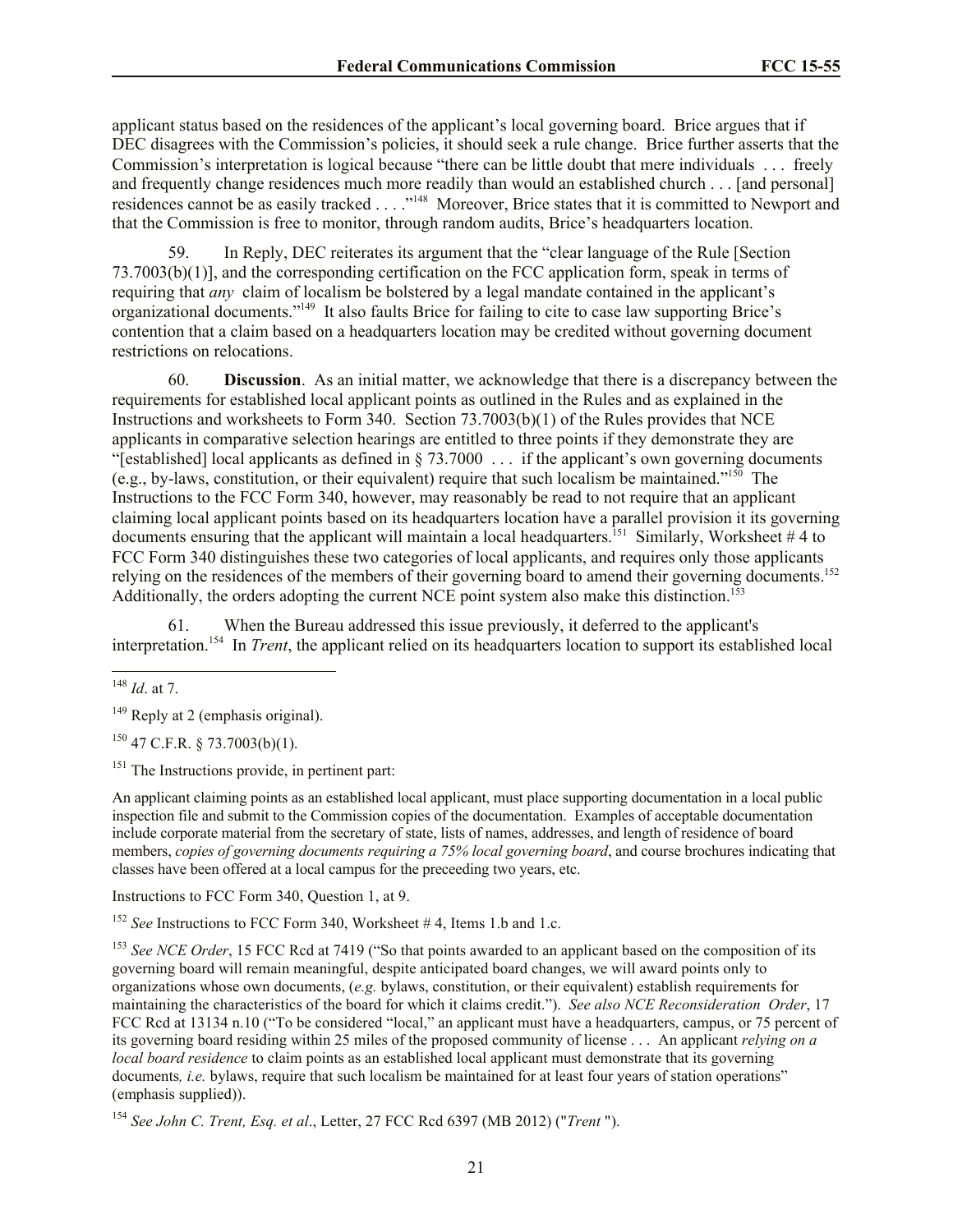applicant claim, but its governing documents did not require that it maintain that headquarters location. In upholding the applicant's established local applicant points, the Bureau reasoned that where there is ambiguity between the Rules and FCC form instructions, the Commission generally defers to an applicant's reasonable interpretation of both.<sup>155</sup> We believe that it would be unfair to Brice to change course here given this precedent as well as the Instructions to Form 340 and Worksheet #4 to Form 340. Thus, we accept Brice's determination that it was only required to demonstrate that it had maintained a headquarters within 25 miles of Newport. Further, Commission engineering staff has confirmed that Brice's headquarters at Brice's Creek Bible Church, located at 3998 Hwy 70 East, New Bern, North Carolina, is within 25 miles of Newport and this location was clearly identified in the Brice Application.<sup>156</sup> Regarding Brice's intention to relocate its headquarters, DEC does not dispute Brice's statement in its Opposition to Petition to Deny that its new headquarters will in fact be one-half mile closer to Newport and, hence, will maintain its required proximity to Newport. For all of these reasons, we uphold the award of established local applicant points to Brice and deny the DEC Application for Review.

62. However, we also believe that there should not be a conflict between the plain text of Section 73.7003(b)(1) of our Rules and Commission practice. Therefore, if the Commission does not amend Section 73.7003(b)(1) by the time of the next NCE application window to specify that an applicant is not required to include in its governing documents a requirement that its headquarters be maintained within 25 miles of the proposed community of license, we instruct the Bureau to change the Instructions to Form 340 and Worksheet #4 to Form 340 to conform with the plain meaning of Section 73.7003(b)(1..

### **VIII. NEXT STEPS**

63. **Acceptability Studies and Filing of Petitions.** The staff has examined the applications of each successor tentative selectee for application defects.<sup>157</sup> Each new tentative selectee identified in this Order appears to be fully qualified to become the licensee of the new NCE FM station it has proposed. We tentatively conclude that the grant of these applications would serve the public interest, convenience and necessity. Accordingly, the applications of the tentative selectees are accepted for filing. This triggers a 30-day period from release of the Order for the filing of petitions to deny.

64. Any argument that the newly tentatively selected application should not be granted must be raised in such a petition, even if the objection relates only indirectly to the tentative selectee's comparative points. For example, an applicant that concedes that the tentative selectee is qualified for the points received but believes its own proposal should have received a greater number of points than the tentative selectee's should make its argument in a petition to deny. In cases where we have declared a new tentative selectee, parties may not raise such matters as petitions for reconsideration of the instant Order because the point hearings herein take no final action on the application, and petitions for reconsideration do not lie against such interlocutory decisions.<sup>158</sup> Any such petition to deny must contain

l

<sup>155</sup> *See, e.g., Trinity International Foundation, Inc.*, Letter, 23 FCC Rcd 4000, 4004 (MB 2008) (finding that applicant's interpretation of Rules was reasonable where ambiguity existed between Rules and form instructions), *citing Trinity Broadcasting of Florida, Inc. v. FCC,* 211 F.3d 618, 632 (D.C. Cir. 2000) (finding that, where regulations are unclear and where the petitioner's interpretation is reasonable, a regulated party is not "on notice" of the agency's ultimate interpretation of the regulations).

<sup>156</sup> *Staff Decision* at 4.

 $157$  If a tentative selectee's application is found unacceptable for filing, it is returned. The applicant is then given one opportunity to submit a curative amendment. *See* 47 C.F.R. § 73.3522(b)(2). A tentative selectee that is unable to cure the defect with a minor amendment is disqualified, and the applicant with the next highest point tally becomes the new tentative selectee. *See* 47 C.F.R. § 73.7004(d).

<sup>158</sup> *See id.* § 1.106 (a) (1). *See also Patrick J. Vaughn, Esq.,* Letter, 22 FCC Rcd 11165 (MB 2007).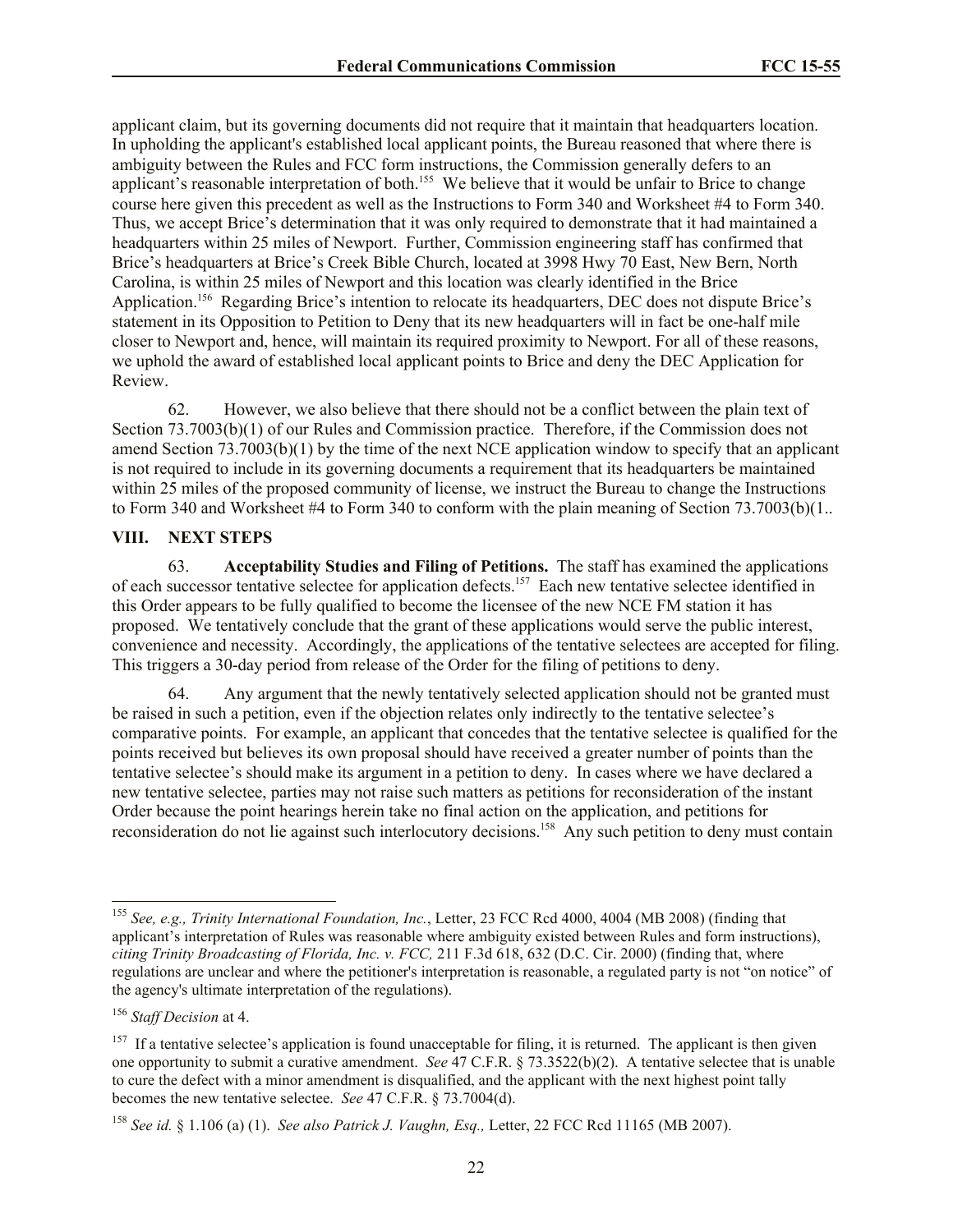allegations of fact supported by an affidavit of a person or persons with personal knowledge thereof.<sup>159</sup> Responsive pleadings, if any, should be submitted as provided for in Section 73.7004(c) of the Rules.<sup>160</sup>

65. **Forthcoming Staff Action.** We direct the staff, once the petition to period has run, to conduct a final study of each new tentatively selected application in accordance with the Bureau's routine processing procedures. The staff studies should consider any petitions, comments, and objections to determine whether there is any substantial and material question of fact concerning whether grant of the tentatively selected application would serve the public interest. If no such question exists, we direct the staff to grant the applications on the basis of the point system determinations made herein and dismiss all competing applications.

66. With the exception of issues that are new or novel or require Commission or Administrative Law Judge consideration by statute or rules, the staff shall act on the tentatively selected applications pursuant to delegated authority. We delegate to the staff authority to act on any routine matter that may be raised, including whether the applicant is eligible, as certified, for the points awarded herein, and whether the application complies with all relevant Commission Rules and policies.<sup>161</sup> The staff need not refer such matters to the Commission or designate such matters for hearing before an Administrative Law Judge unless the issues are new or novel, or raise a substantial and material question of fact regarding the award of points. Generally, the staff should refer only those issues to the Commission where the exclusion or inclusion of challenged or claimed points could alter the outcome in the particular NCE group, or where there is a new or novel issue.<sup>162</sup> In such cases, the staff would refer the mutually exclusive group to the Commission for resolution of the new or novel issue and/or the determination of a successor tentative selectee. In cases where there is a substantial and material question of fact, the staff should designate the issue for hearing before an Administrative Law Judge.

67. **Severance for Purposes of Petitions, Appeals and Finality.** We are including a provision in the ordering clauses herein that each decision involving a mutually exclusive group is to be considered distinct and separate for purposes of petitions to deny, petitions for reconsideration, review on the Commission's own motion, and appeals. The timing of any action disposing of a petition or appeal affecting a particular group will not delay the finality of our decision with respect to any other group discussed herein.

### **IX. ORDERING CLAUSES**

68. Accordingly, IT IS ORDERED, that each decision involving a mutually exclusive group in this Memorandum Opinion and Order shall be deemed a distinct and separate decision for purposes of petitions to deny, petitions for reconsideration, review on the Commission's own motion, and appeals.<sup>163</sup> If any decision in this Memorandum Opinion and Order is declared invalid for any reason, the remaining portions shall be severable from the invalid part and SHALL REMAIN in full force and effect to the fullest extent permitted by law.

 $\overline{\phantom{a}}$ 

<sup>159</sup> *See* 47 C.F.R. § 73.7004(b).

<sup>160</sup> *See* 47 C.F.R. § 73.7004(c).

<sup>161</sup> *See, e.g., Central Florida Educational Foundation, Inc.,* Letter, 23 FCC Rcd 1695 (MB 2008) (staff dismissal of defective application tentatively selected in a point hearing, and staff award of permit on a non-comparative basis to only remaining acceptable applicant).

<sup>162</sup> *See generally NCE Omnibus Order,* 22 FCC Rcd at 6162 n.230 (2007) (standards for staff evaluation of petitions).

<sup>163</sup> *See* 5 U.S.C. §§ 702, 704, 706; 47 U.S.C. §§ 309(d), 402(b), 405; 47 C.F.R. §§ 1.106-08, 73.7004. In cases that involve separate mutually exclusive groups but present common issues, the petitions or appeals may be filed jointly or may be consolidated at the discretion of the Commission or a reviewing court. *See, e.g.,* FED. R. APP. P. 3(b).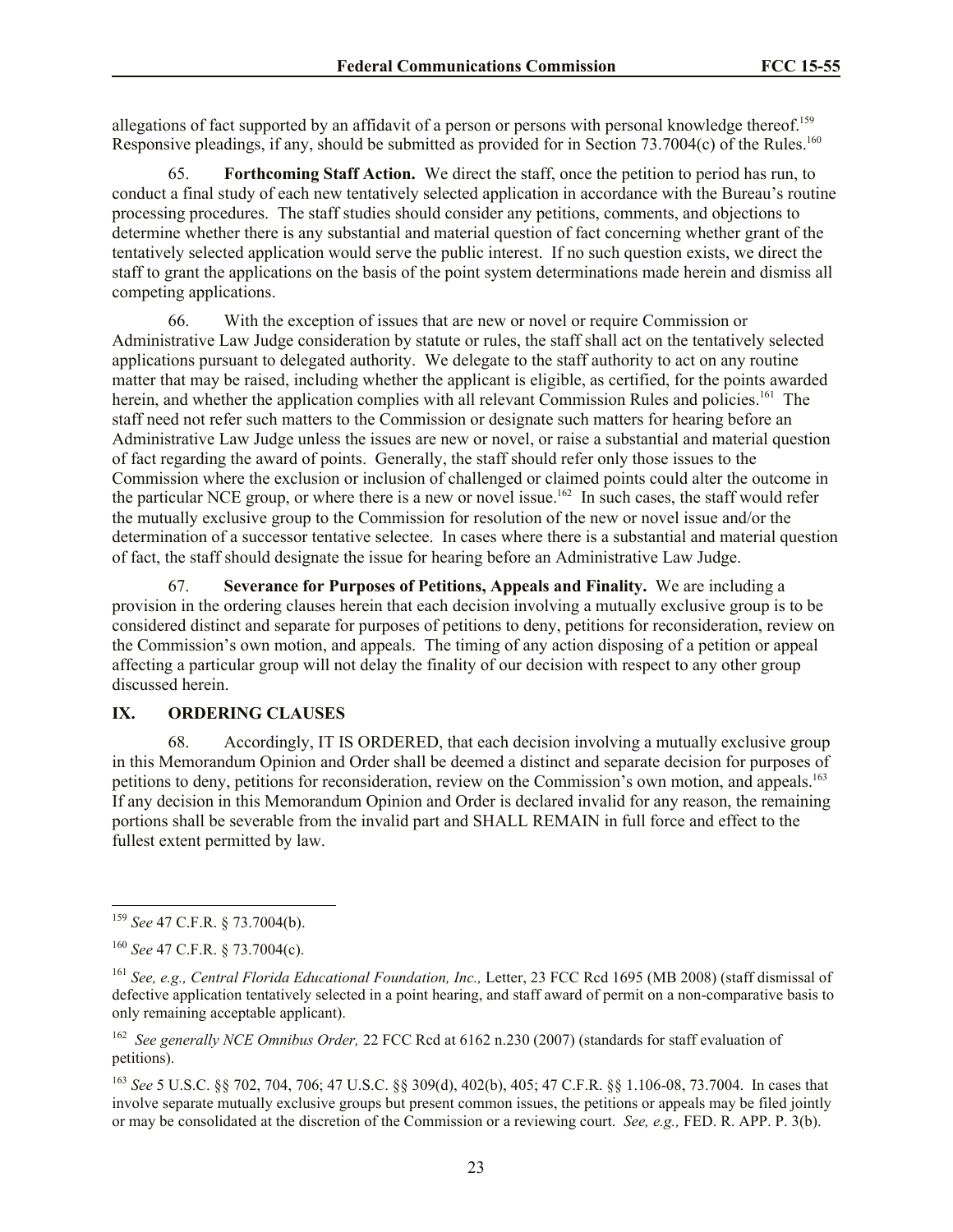69. **NCE MX Group 377.** Accordingly, IT IS ORDERED, that the Application for Review filed on August 18, 2010, by The Helpline, IS DISMISSED.

70. **NCE MX Group 381**. Accordingly, IT IS ORDERED, that Application for Review filed on December 21, 2010, by Down East Communications/CDC & Center for Performing Arts, IS DENIED.

71. **NCE MX Group 430.** Accordingly, IT IS ORDERED, that the tentative selection of the application of Marfa Public Radio (File No. BNPED-20071017AEC) for a new NCE FM station in Marfa, Texas, IS RESCINDED. IT IS FURTHER ORDERED, that the applications of Hispanic Outreach Ministry, Inc. (File Nos. BNPED-20071022ANN, 20071022ANO, and 20071022AST), and Radio Bilingue, Inc. (File No. BNPED-20071016AEY), ARE REINSTATED, and the Petition for Reconsideration filed by Radio Bilingue, Inc. on September 27, 2010, and the Petition for Reconsideration filed by Hispanic Outreach Ministry on September 29, 2010, ARE DISMISSED as moot. IT IS FURTHER ORDERED, that the Petition to Deny filed by Houston Christian Broadcasters on August 31, 2010, treated as an Informal Objection, IS GRANTED. IT IS FURTHER ORDERED, that Houston Christian Broadcasters is TENTATIVELY SELECTED to be awarded a construction permit for a new NCE FM station in Alpine, Texas, and its application (File No. BNPED-20071018AJM) IS ACCEPTED FOR FILING, establishing a deadline thirty (30) days from the date of release of this Order for the filing of petitions to deny. If, after the petition to deny period has run, there is no substantial and material question concerning the grantability of the tentative selectee's application, we direct the staff, by public notice, TO DISMISS the mutually exclusive applications of Marfa Public Radio, Hispanic Outreach Ministry, Inc., and Radio Bilingue, Inc., and TO GRANT the application of Houston Christian Broadcasters, CONDITIONED UPON that selectee's compliance with Section 73.7005 of the Commission's Rules, 47 C.F.R. § 73.7005, which sets forth a four-year holding period for applicants that are awarded permits by use of a point system.

72. **NCE MX Group 508.** Accordingly, IT IS ORDERED, that the Application for Review filed on January 10, 2011, by The Helpline, IS DENIED.

73. **NCE MX Group 538.** Accordingly, IT IS ORDERED, that the tentative selection of the application of Michael Atherton Ministries, Inc. d/b/a Christ is Life Church (File No. BNPED-20071018AAB) for a construction permit for a new NCE FM station in East Bernard, Texas, IS RESCINDED. IT IS FURTHER ORDERED, that the February 25, 2011, Petition to Deny filed by Austin Airwaves, Inc. IS GRANTED. IT IS FURTHER ORDERED, that Austin Airwaves, Inc. is TENTATIVELY SELECTED to be awarded a construction permit for a new NCE FM station in Ellinger, Texas, and its application IS ACCEPTED FOR FILING, establishing a deadline thirty (30) days from the date of release of this Order for the filing of petitions to deny. If, after the petition to deny period has run, there is no substantial and material question concerning the grantability of the tentative selectee's application, we direct the staff, by public notice, TO DISMISS the mutually exclusive application of Michael Atherton Ministries, Inc. d/b/a Christ is Life Church, and TO GRANT the application of Austin Airwaves, Inc. (File No. BNPED-20071015AID) CONDITIONED UPON compliance with Section 73.7005 of the Commission's Rules, 47 C.F.R. § 73.7005, which sets forth a four-year holding period for applicants that are awarded permits by use of a point system and which also provides that an applicant receiving a Section 307(b) preference that is decisive over another applicant must operate technical facilities substantially as proposed until the facility has achieved four years of on-air operations.

74. **NCE MX Group 971114.** Accordingly, IT IS ORDERED, that the tentative selection of the application of American Family Association (File No. BPED-19971112MA) for a construction permit for a new NCE FM station in Valparaiso, Indiana, IS RESCINDED. IT IS FURTHER ORDERED, that the July 7, 2005, Petition to Deny, filed by WBEZ Alliance, Inc., IS GRANTED. IT IS FURTHER ORDERED, that CSN International is TENTATIVELY SELECTED to be awarded a construction permit for a new NCE FM station in Valparaiso, Indiana, and its application (File No. BPED-19980512MP) IS ACCEPTED FOR FILING, establishing a deadline thirty (30) days from the date of release of this Order for the filing of petitions to deny. If, after the petition to deny period has run, there is no substantial and material question concerning the grantability of the tentative selectee's application, we direct the staff, by